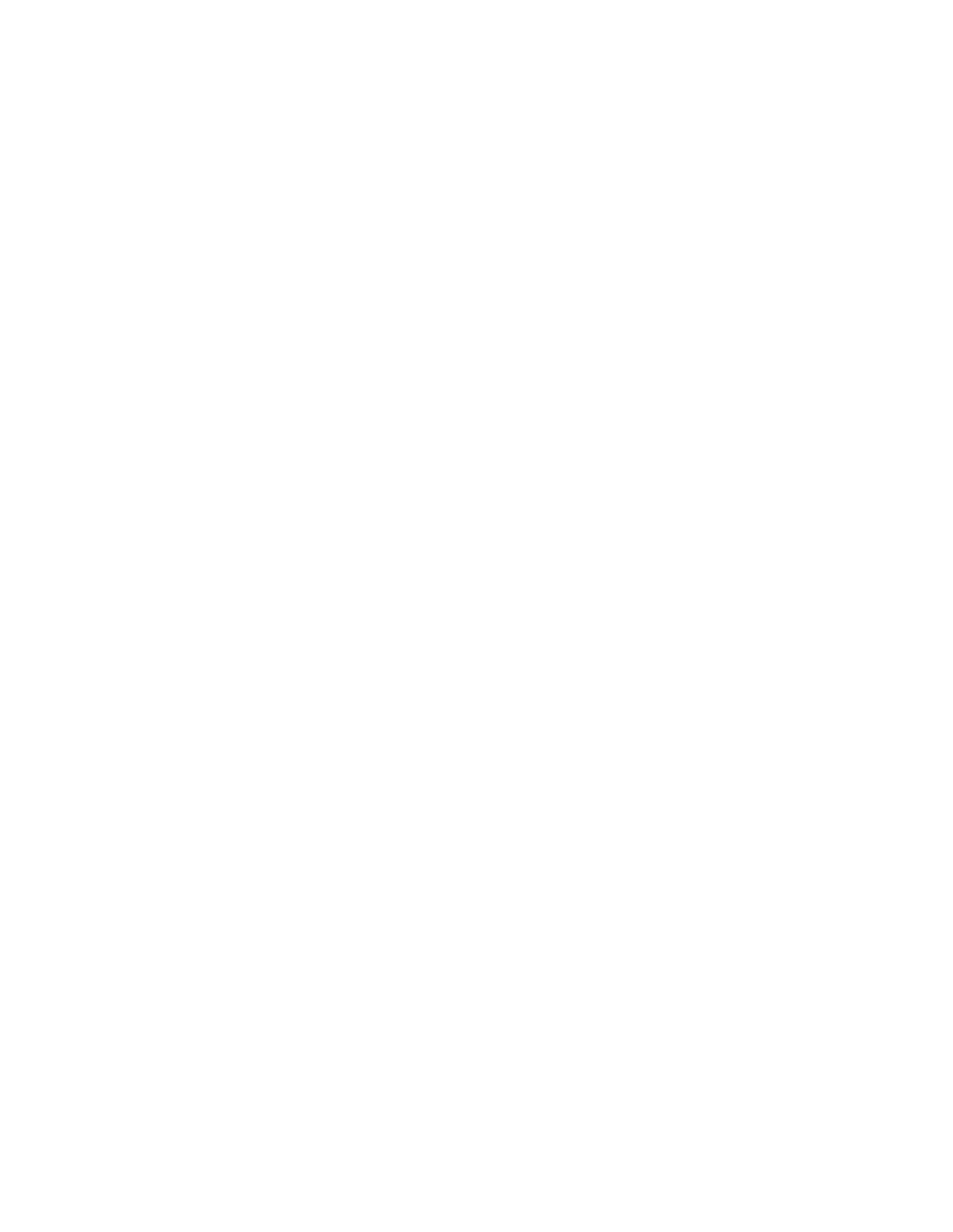

## Community Outreach Industry Activity Summary

**RELEASE DATE >> Feb 21, 2020**

| Location                            |             |                                                |                  |
|-------------------------------------|-------------|------------------------------------------------|------------------|
| Province                            | : Alberta l | UWI                                            | : All            |
| <b>Municipality Type</b>            | : All       | Municipality                                   | : Lacombe County |
| Provincial Electoral District : All |             | Member of the Legislative Assembly (MLA) : All |                  |
| <b>Federal Electoral District</b>   | : All       | Member of Parliament (MP)                      | : All            |
| Operator                            |             |                                                |                  |
| Operator:<br>All                    |             |                                                |                  |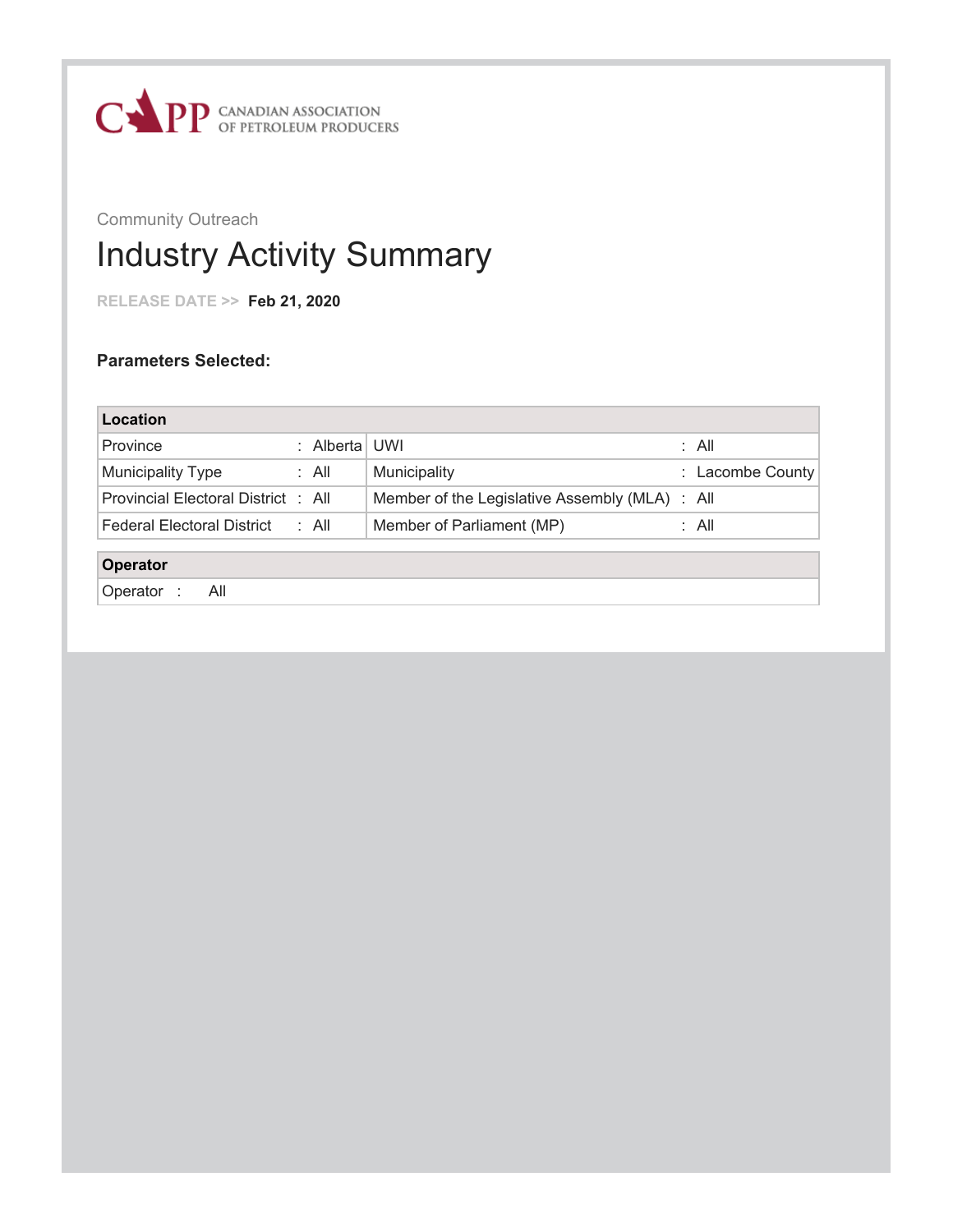Year Range is based upon Well Spud Date, with the exception of Rig Release Completion Trend. Production from oil sands mines not included.

Production (Last 12 calendar months): Considers Oil, Gas, Condensate and Water production only.

**Time Period Considered:** This report reflects the current state at the date the report was run.

**• Active Operators:** Defined based on a consideration of the well license status of those wells operated. Those operators operating a well with the licenses status of "Active", or operators that have spudded a well in the 12 month period ending the date the report was run, are considered active operators.

**• Rig Release Completion Trend:** Based on the rig release year.

**DD** CANADIAN ASSOCIATION OF PETROLEUM PRODUCERS

- **CAODC Active Rigs:** The CAODC active rigs metric value reflects the most recent data available.
- **Well Summary:** All well licenses present that are not reclaimed or reclamation exempt are considered.
- **Production (Last 12 calendar months):** Production from all unique well identifiers (UWIs) is considered.
- **Production (Last 12 calendar months):** A two month lag is typically observed in production data. The 12 month time period considered is from **January 2019** to **December 2019**
- **Meters Drilled Yearly Trend:** Considers all meters drilled in a calendar year.

#### **Industry Activity**

CAODC A



| I UAUDU ALIIVE NIYS |                                                                  |           |                        |
|---------------------|------------------------------------------------------------------|-----------|------------------------|
|                     |                                                                  | All Rigs* | <b>Filters Applied</b> |
|                     | <b>Active Rigs</b>                                               | 367       | 3                      |
|                     | Rigs with Operator information                                   | 204       | 2                      |
|                     | Rigs with Spud date information                                  | 198       | 2                      |
|                     | Rigs with Geospatial information in qDC                          | 367       | 3                      |
|                     | Rigs plotted on Map                                              | 367       | 3                      |
|                     | *For all years, production types, provinces, municipalities etc. |           |                        |

Well Summary Well summary section metrics consider wells of the following status types; active, inactive, suspended (reclamation certified and reclamation exempt not considered)

| <b>Well Licenses</b> | <b>Single Wells</b> | <b>Estimated Multi-Well Pad Wells</b> | <b>Estimated Multi-Well Pads</b> |
|----------------------|---------------------|---------------------------------------|----------------------------------|
| 4,385                | 2,668               | 1,819                                 | 1,717                            |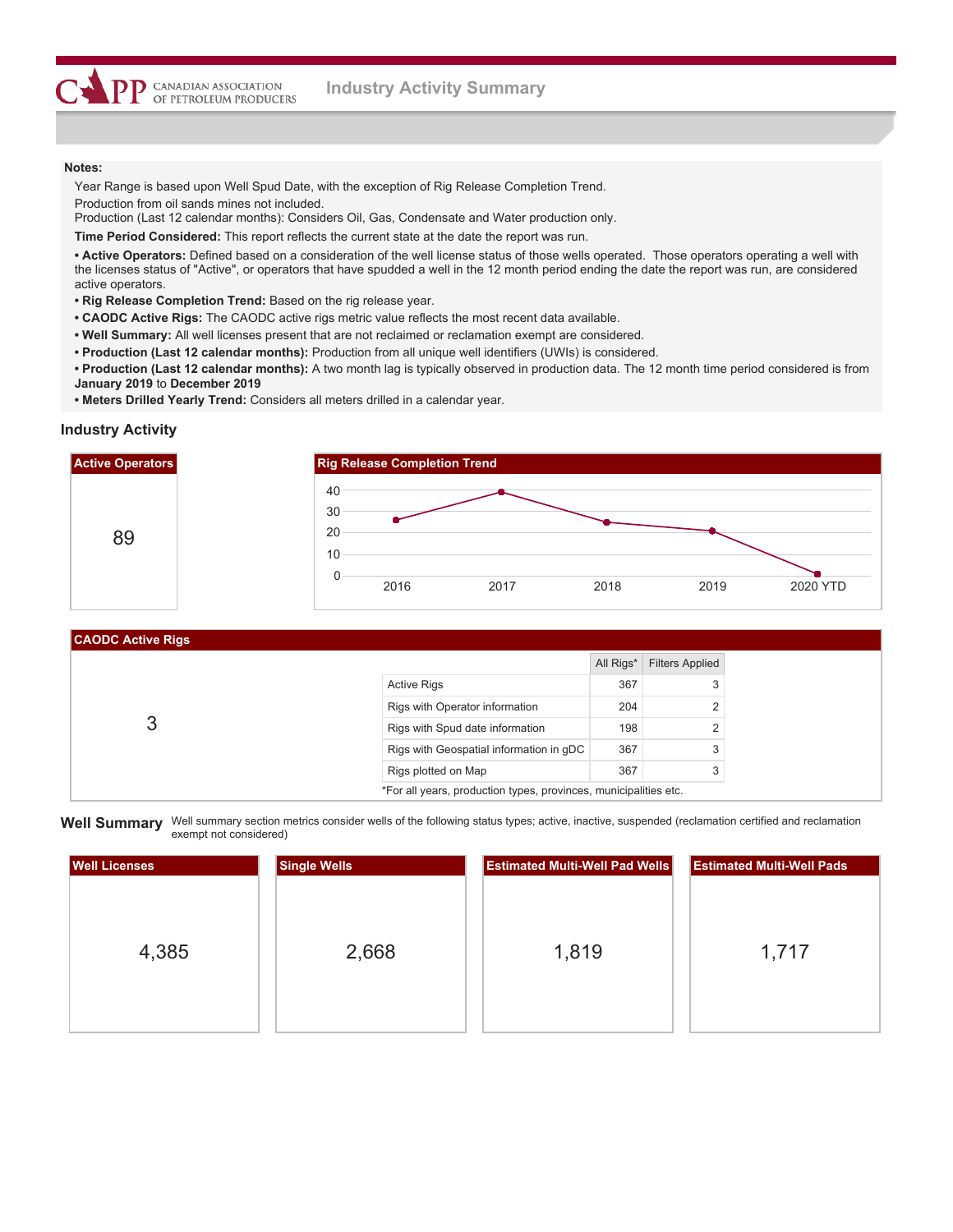

Production (Last 12 calendar months) A single well may produce from multiple well sections each with a unique well identifier (UWI). The count of UWIs reported in this section is not expected to reconcile with the count of unique wells above.



## **Percentage of Provincial Production (Last 12 calendar months)**

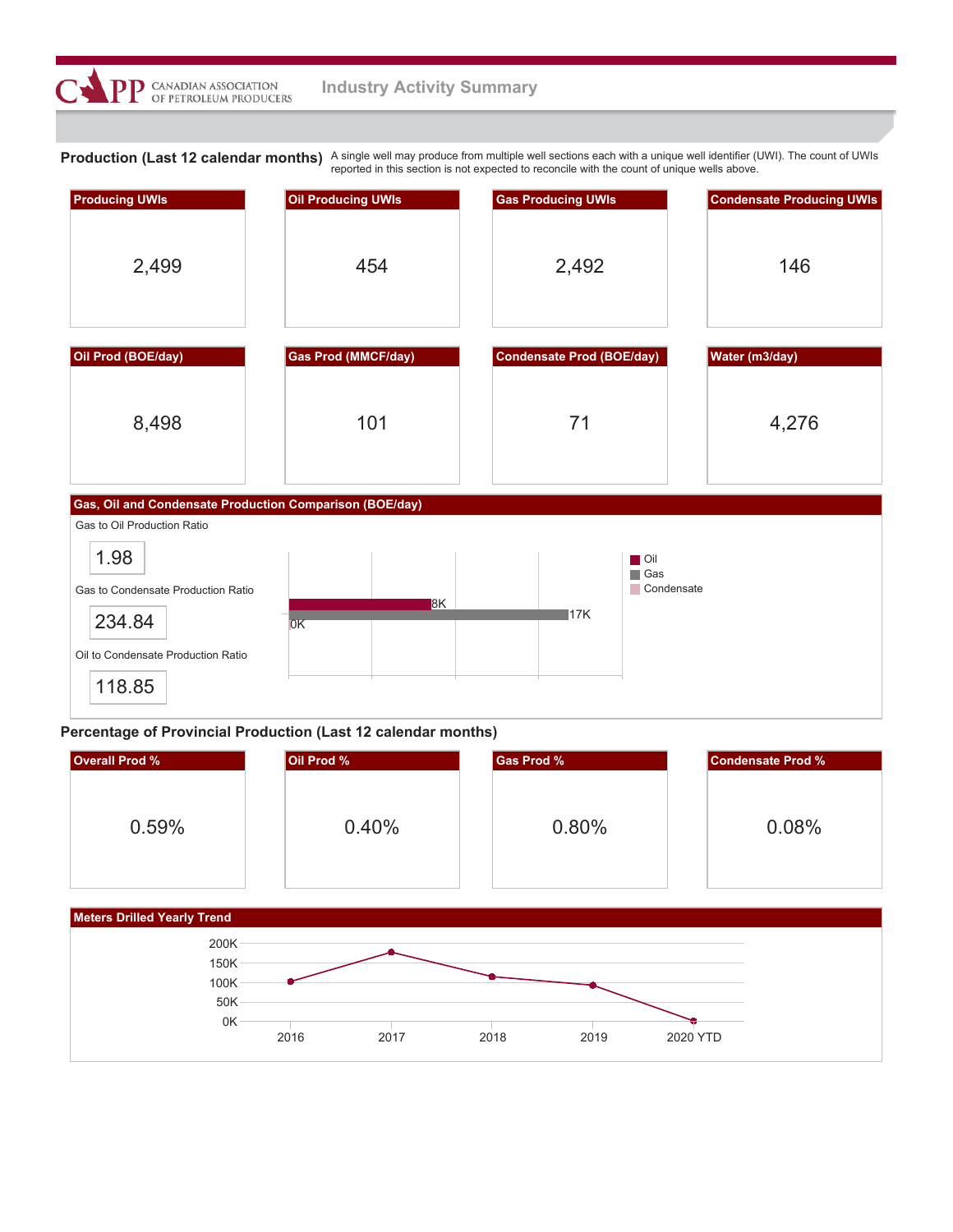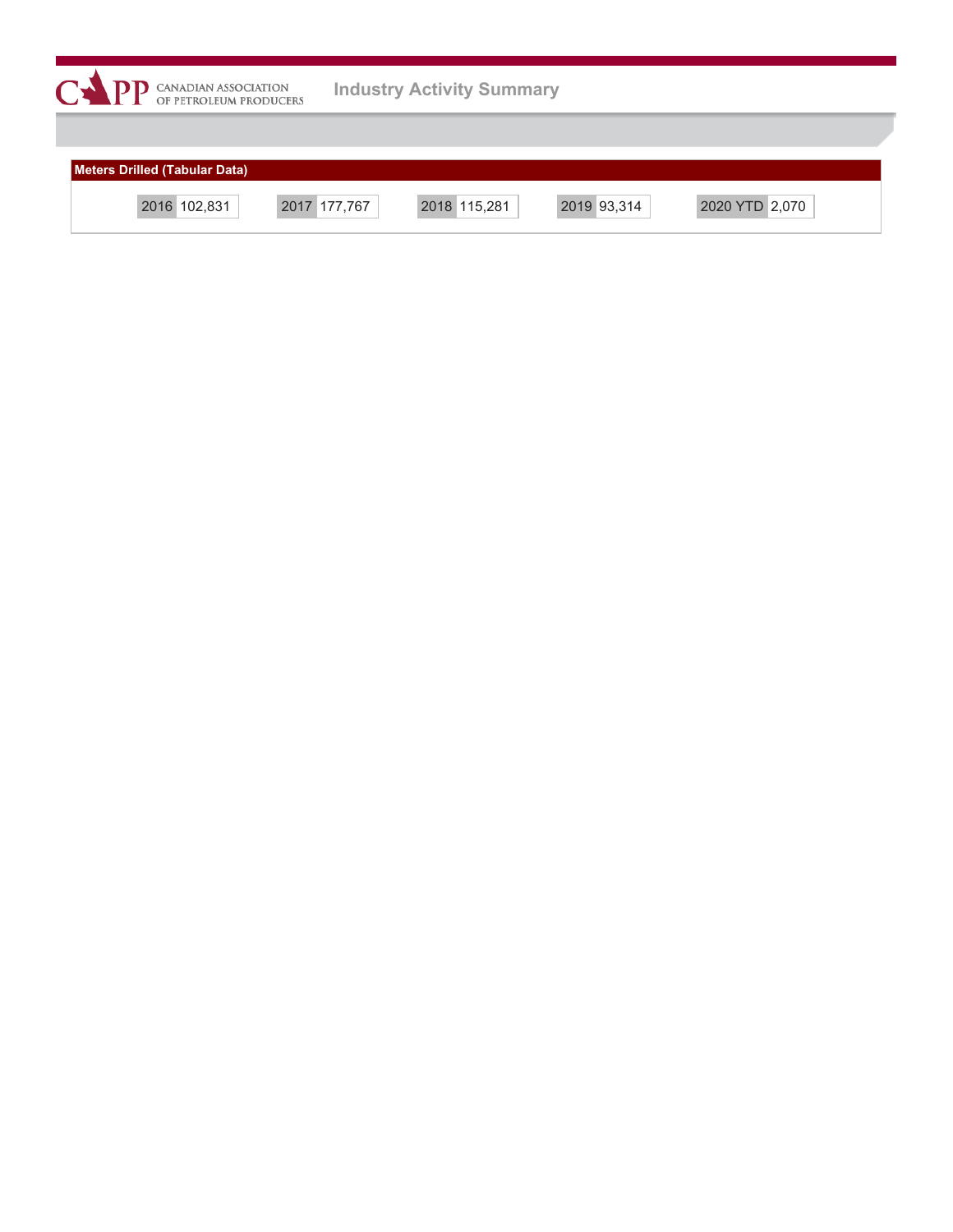

## Industry Activity Summary Scorecard

**RELEASE DATE >> Feb 21, 2020**

| Location                            |           |                                                |                  |
|-------------------------------------|-----------|------------------------------------------------|------------------|
| Province                            | ∴ Alberta |                                                |                  |
| <b>Municipality Type</b>            | : All     | Municipality                                   | : Lacombe County |
| Provincial Electoral District : All |           | Member of the Legislative Assembly (MLA) : All |                  |
| <b>Federal Electoral District</b>   | : All     | Member of Parliament (MP)                      | : All            |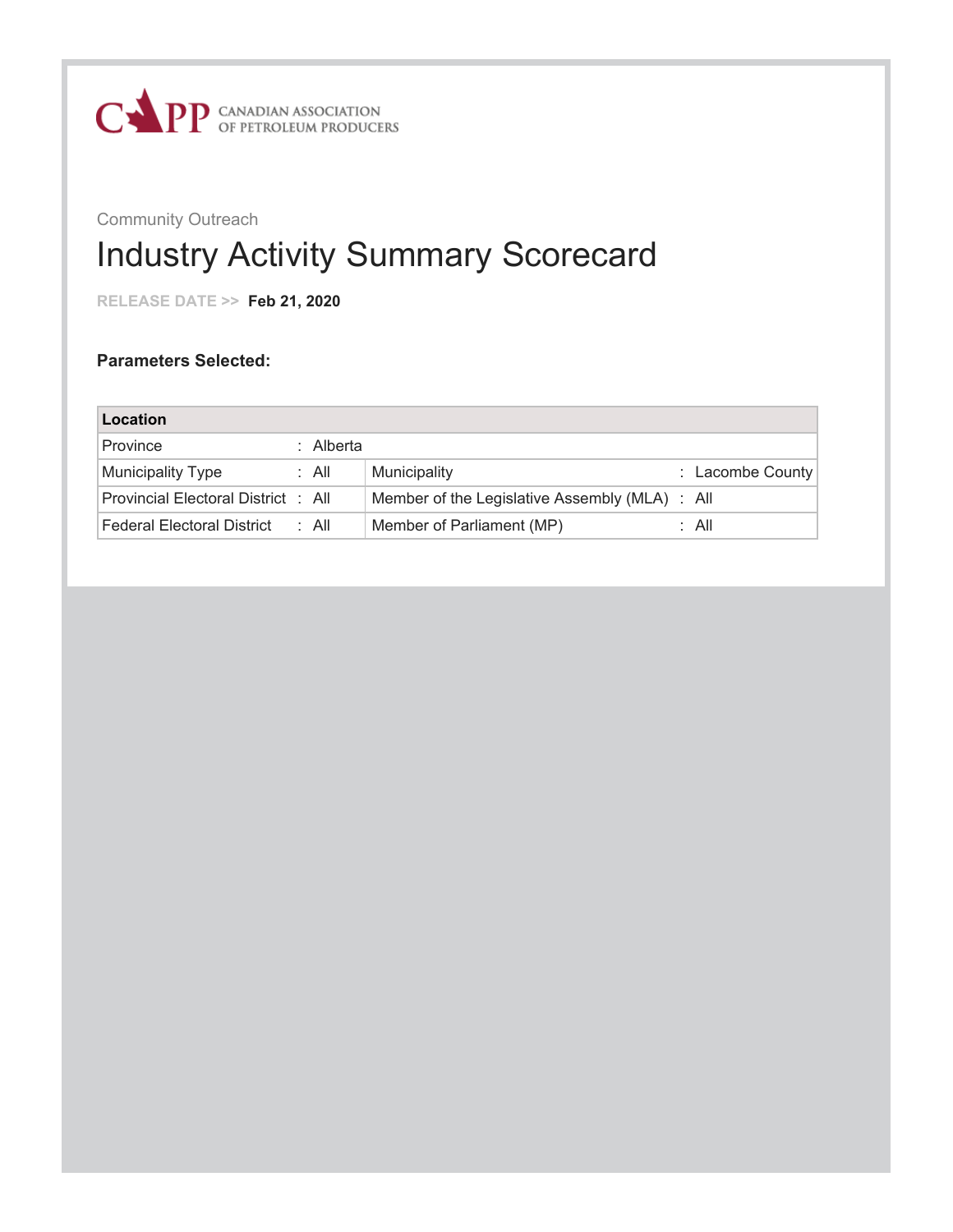Metrics reported in the Industry Activity Scorecard reflect the most recent data available from the sources listed in the accompanying methodology document (link available in html version of this report).

## **Industry Activity Scorecard**

| <b>Industry Activity</b>                                |                                                                                                                                    |        |                |                     |  |  |  |
|---------------------------------------------------------|------------------------------------------------------------------------------------------------------------------------------------|--------|----------------|---------------------|--|--|--|
|                                                         | Current Month (Feb 2020) Previous Month Variance Variance % Previous Quarter Variance Variance % Previous Year Variance Variance % |        |                |                     |  |  |  |
| <b>Active Operators</b>                                 | 89                                                                                                                                 | 89     | $\overline{0}$ | $0.00\%$            |  |  |  |
| <b>Active Well Licenses</b>                             | 2,599                                                                                                                              | 2,599  | $\overline{0}$ | $0.00\%$            |  |  |  |
| <b>Suspended Well Licenses</b>                          | 31                                                                                                                                 | 31     | $\overline{0}$ | $0.00\%$            |  |  |  |
| <b>Inactive Well Licenses</b>                           | 1,208                                                                                                                              | 1,208  | $\overline{0}$ | $0.00\%$            |  |  |  |
| <b>Abandoned Well Licenses</b>                          | 544                                                                                                                                | 544    | $\overline{0}$ | $0.00\%$            |  |  |  |
| <b>Reclamation Certified &amp; Exempt Well Licenses</b> | 1,933                                                                                                                              | 1,933  | $\overline{0}$ | $0.00\%$            |  |  |  |
| <b>Total Well Licenses</b>                              | 6,318                                                                                                                              | 6,318  | $\overline{0}$ | $0.00\%$            |  |  |  |
| <b>CAODC Active Rigs</b>                                | 3                                                                                                                                  | 3      | $\overline{0}$ | $0.00\%$            |  |  |  |
| Land Sold in Previous Month (hectares)                  | 8,720                                                                                                                              | 28,088 |                | $-19,368 -222.11\%$ |  |  |  |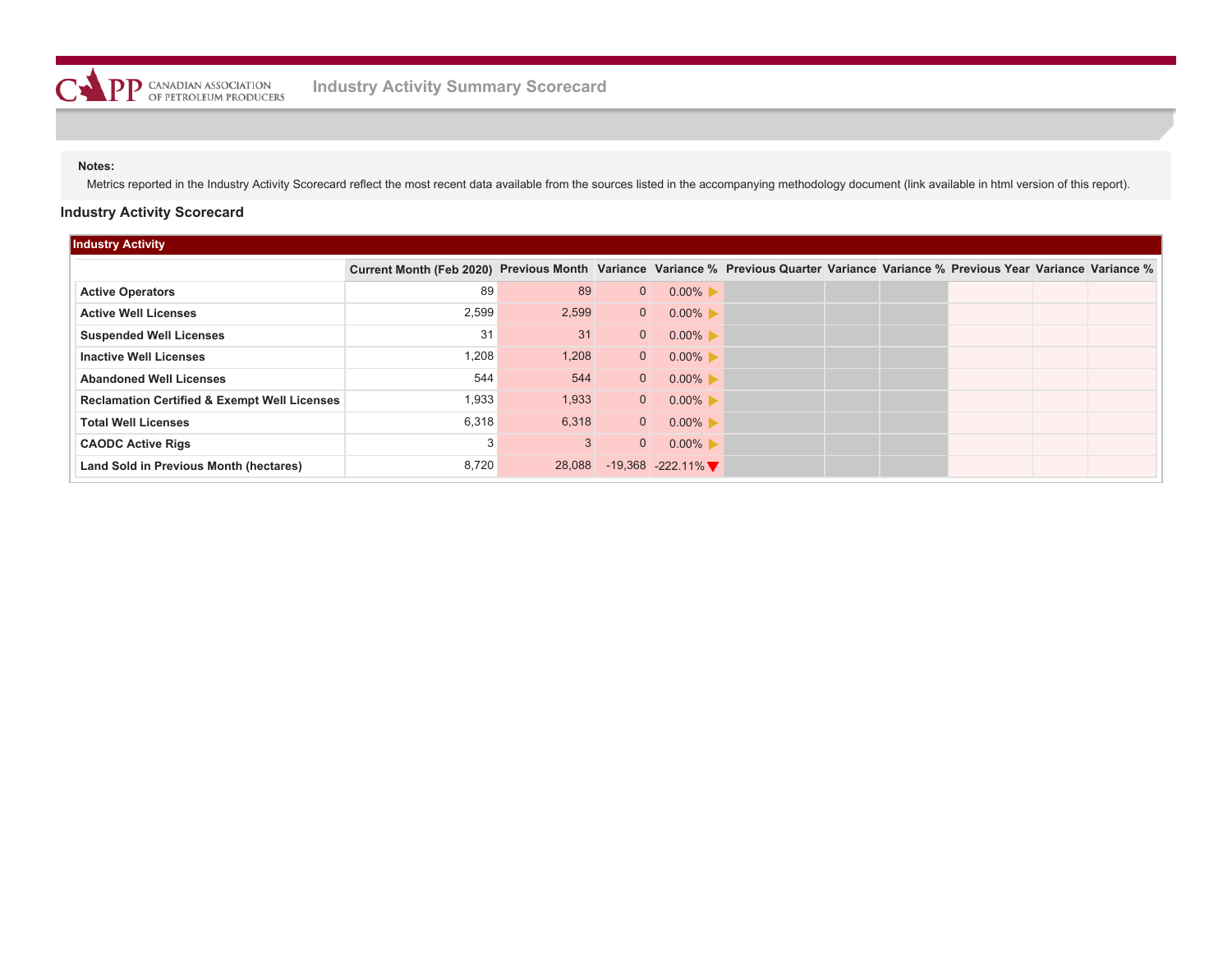

# Land Rights and Sales

**RELEASE DATE >> Feb 21, 2020**

| Location                                                                                    |                                                                                      |                  |
|---------------------------------------------------------------------------------------------|--------------------------------------------------------------------------------------|------------------|
| Province<br>: Alberta                                                                       |                                                                                      |                  |
| <b>Municipality Type</b>                                                                    | $\therefore$ All   Municipality                                                      | : Lacombe County |
|                                                                                             | Provincial Electoral District : All   Member of the Legislative Assembly (MLA) : All |                  |
| Federal Electoral District : All Member of Parliament (MP)                                  |                                                                                      | : All            |
| Year                                                                                        |                                                                                      |                  |
| Year Range Start : 2015                                                                     | Year Range End :<br>2019                                                             |                  |
| Date considered for Land Rights: Effective Date<br>Date considered for Land Sale: Sale Date |                                                                                      |                  |
| Operator                                                                                    |                                                                                      |                  |
| - All<br>Operator:                                                                          |                                                                                      |                  |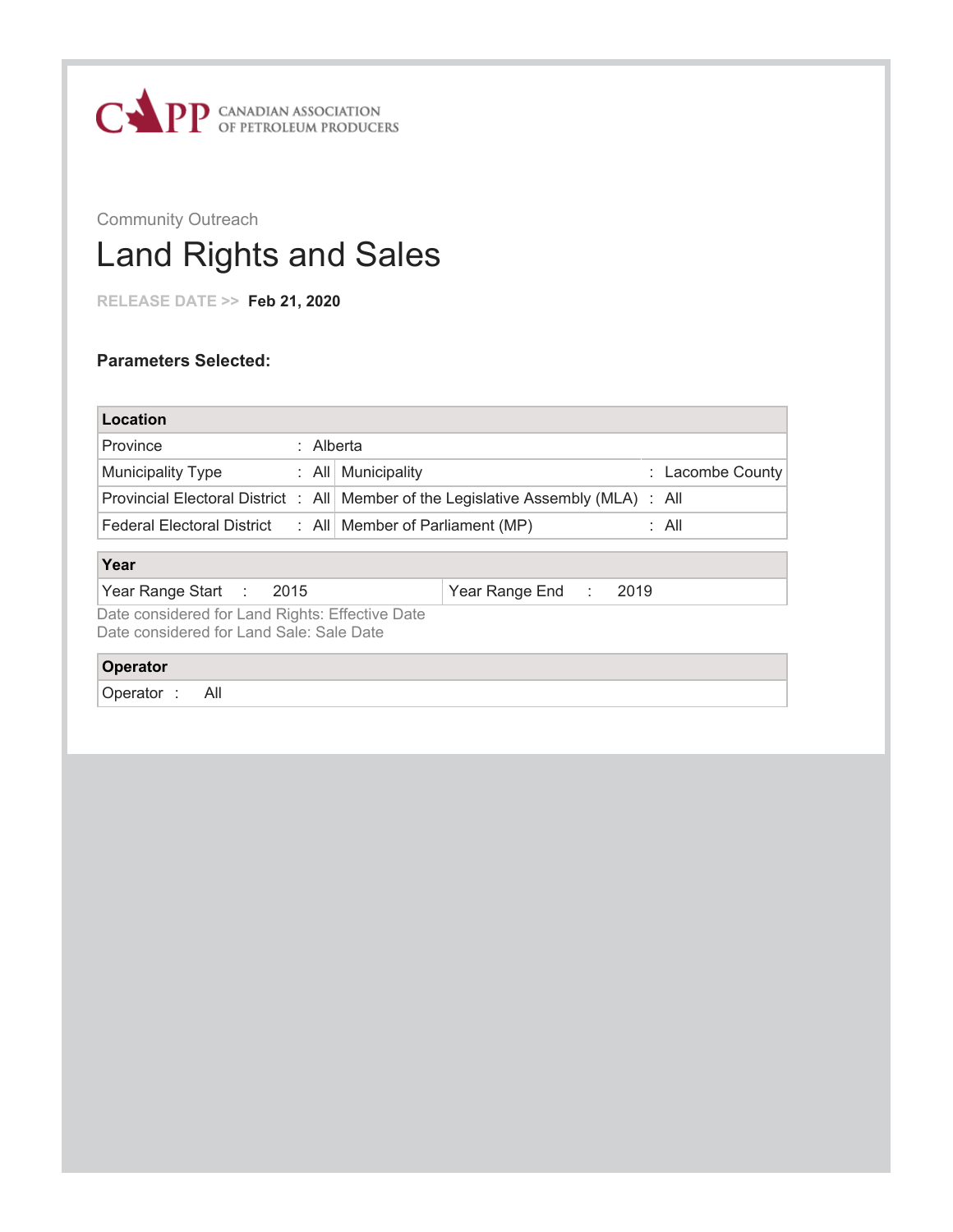

Land sales information is not present prior to 2006.

#### **Land Rights Summary**

LAND RIGHT (Geologic gDC definition): Describes the right to land, either the surface and/ or the mineral rights (track using LAND RIGHT CATEGORY). Land rights may be owned outright (Certificate of Title) or leased through an agreement. Agreements may be either primary (made directly with lessor) or secondary (made with other lessees).

| <b>Total Land Rights</b> | Gross Size (Ha)                                  | <b>Land Right Type Distribution</b> |                       |                    | <b>Land Rights associated with Land Sales</b> |
|--------------------------|--------------------------------------------------|-------------------------------------|-----------------------|--------------------|-----------------------------------------------|
| 3,677                    | 1,372K                                           | Land Right Type                     | Land<br><b>Rights</b> | Gross Size<br>(Ha) | 982                                           |
|                          |                                                  | LAND AGREEMENT                      | 991                   | 1,287,691          |                                               |
|                          |                                                  | LAND TITLE                          | 2,686                 | 84,022             |                                               |
|                          | Gross size accounts for surface and sub-surface. |                                     |                       |                    |                                               |

#### **Land Sales Summary**

LAND SALE (Geologic gDC definition): A public offering of lands for lease. Government lessors usually offer leases through land sales so that resources can be developed. A land sale may be composed of one or many land parcels.

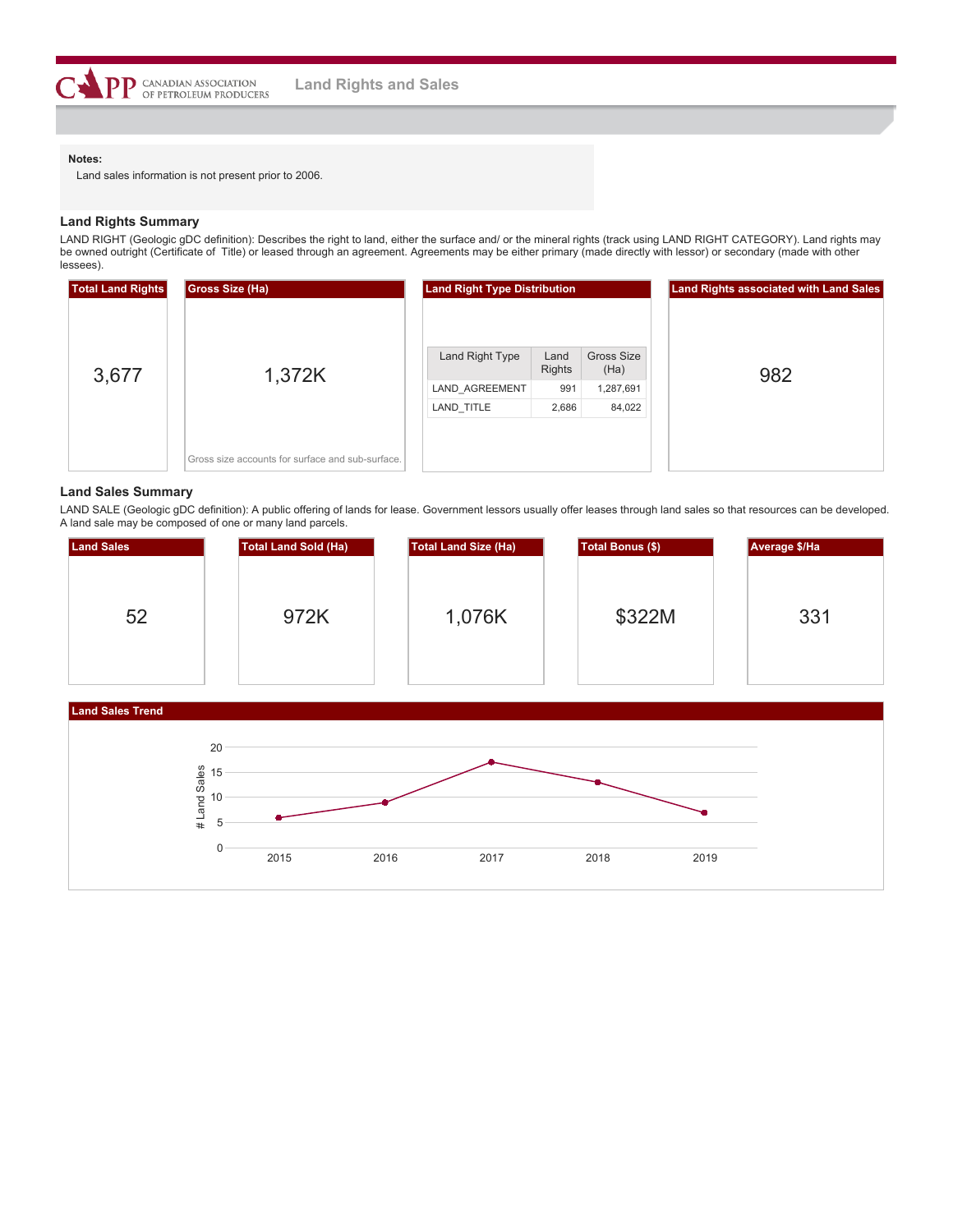

## Employment by Industry Report

**RELEASE DATE >> Feb 21, 2020**

## **Parameters Selected:**

| Location                                    |           |                                                   |      |                  |
|---------------------------------------------|-----------|---------------------------------------------------|------|------------------|
| Province                                    | : Alberta |                                                   |      |                  |
| <b>Municipality Type</b>                    | : All     | Municipality                                      |      | : Lacombe County |
| Provincial Electoral District : All         |           | Member of the Legislative Assembly (MLA) : All    |      |                  |
| Federal Electoral District : All            |           | Member of Parliament (MP)                         |      | : All            |
|                                             |           |                                                   |      |                  |
| Year                                        |           |                                                   |      |                  |
| Year Range Start :                          | 2015      | Year Range End:                                   | 2019 |                  |
| Data is available from 2001 to 2018.        |           |                                                   |      |                  |
| <b>NAICS Industry &amp; Economic Region</b> |           |                                                   |      |                  |
| Industries                                  |           | Forestry, fishing, mining, quarrying, oil and gas |      |                  |

Economic Regions : All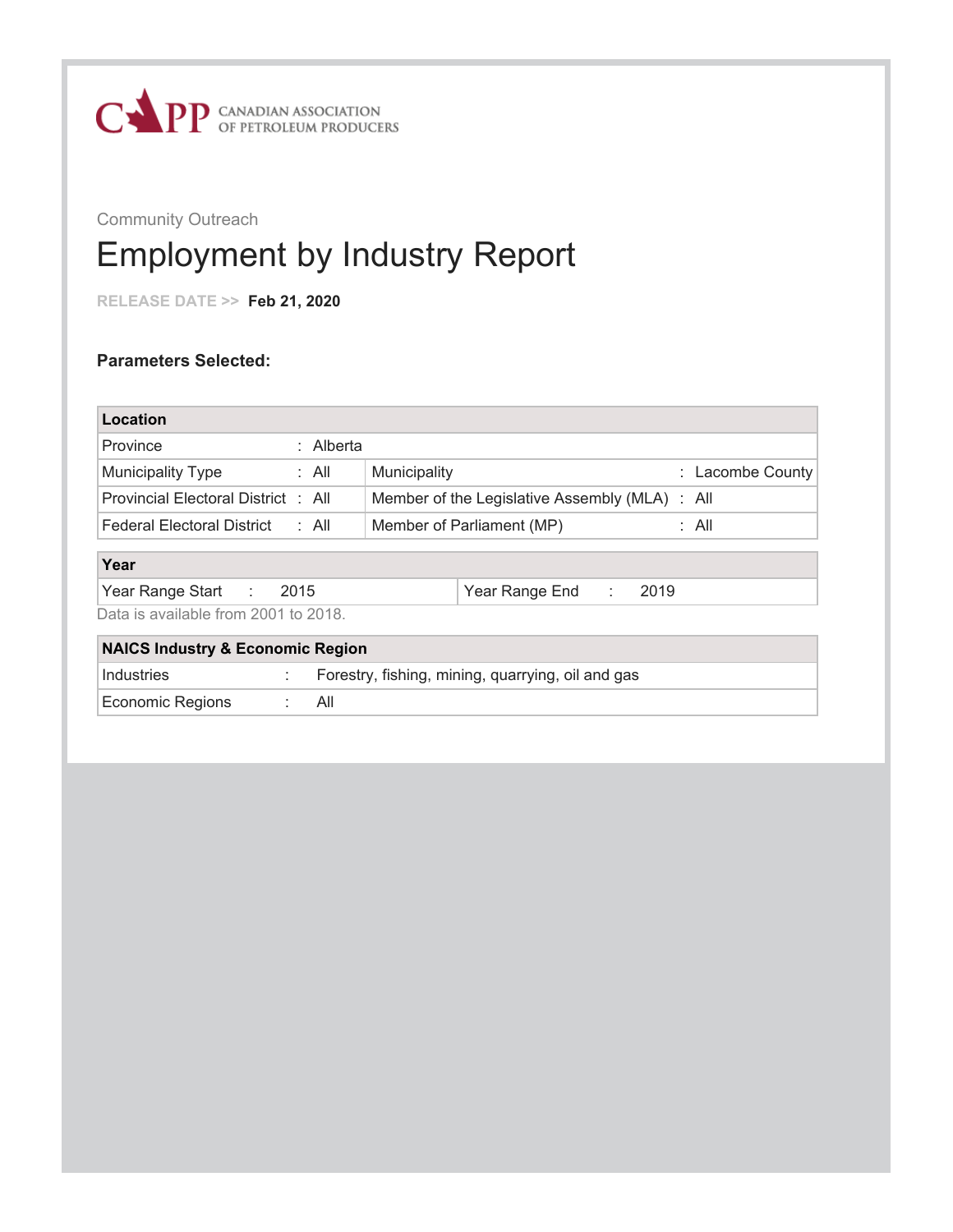

Reported values are in 1,000 Persons.

Data last updated: Jan 23, 2020 (StatCan data updated quarterly) Data Source: <https://www150.statcan.gc.ca/t1/tbl1/en/cv.action?pid=1410009201>

(<https://www150.statcan.gc.ca/t1/tbl1/en/tv.action?pid=1410031201>): To ensure respondent confidentiality, estimates below a certain threshold are suppressed. For Canada, Quebec, Ontario, Alberta and British Columbia suppression is applied to all data below 1,500. The threshold level for Newfoundland and Labrador, Nova Scotia, New Brunswick,<br>Manitoba and Saskatchewan is 500, while in Prince their respective provincial suppression levels mentioned above. Estimates are based on smaller sample sizes the more detailed the table becomes, which could result in lower data

quality.<br>(https:// wv150.statcan.gc.ca/t1/tbl1/en/cv.action?pid=1410009201): An economic region is a geographical unit generally composed of several census divisions within a province. While 73 regions are defined for the purposes of sampling, some areas are too small to enable production of independent estimates from the survey. These small regions are<br>grouped with a neighbouring region with similar eco

#### **Statistics Canada Estimated Employment by intersecting Economic Region(s)**



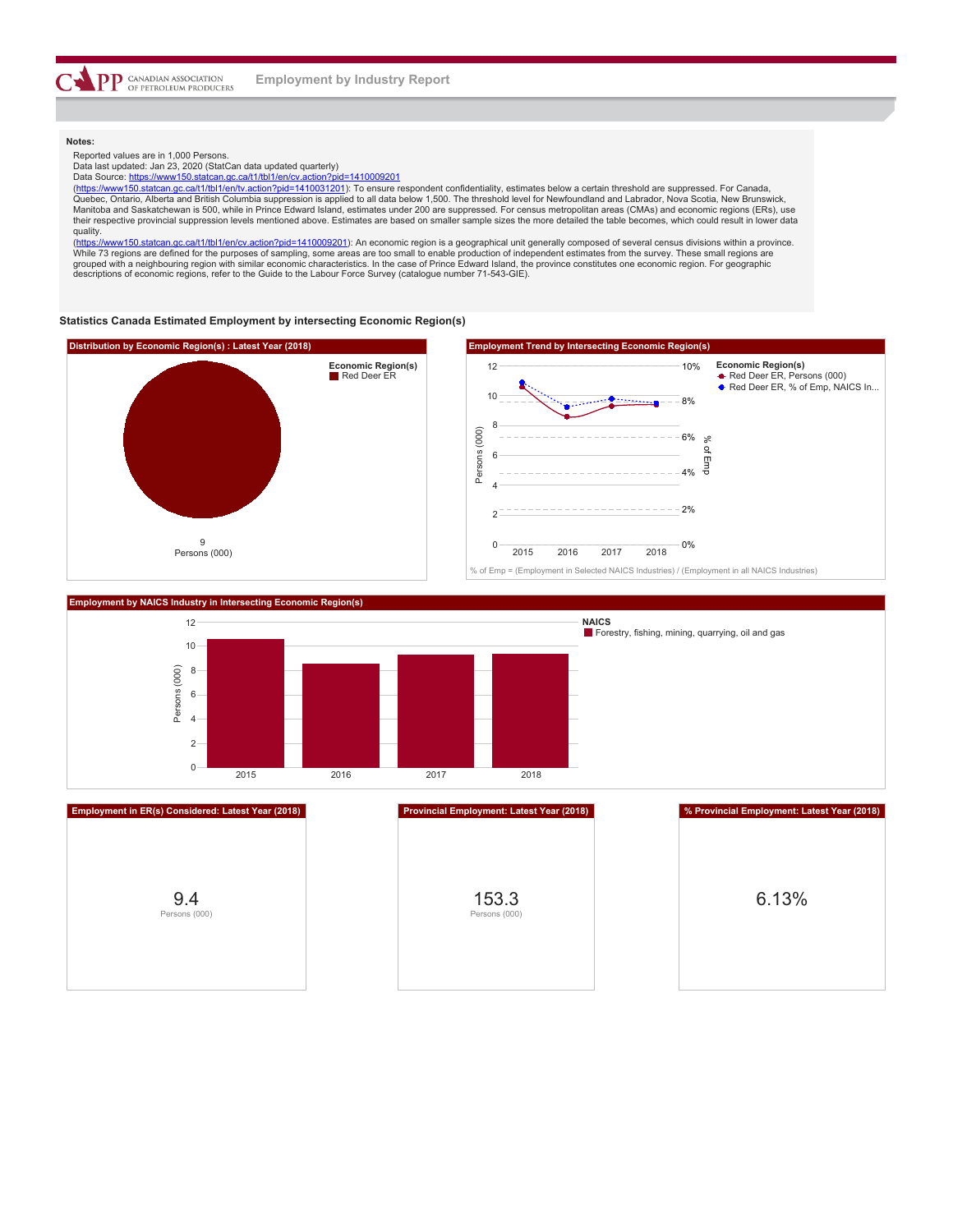**PP** CANADIAN ASSOCIATION **Employment by Industry Report**

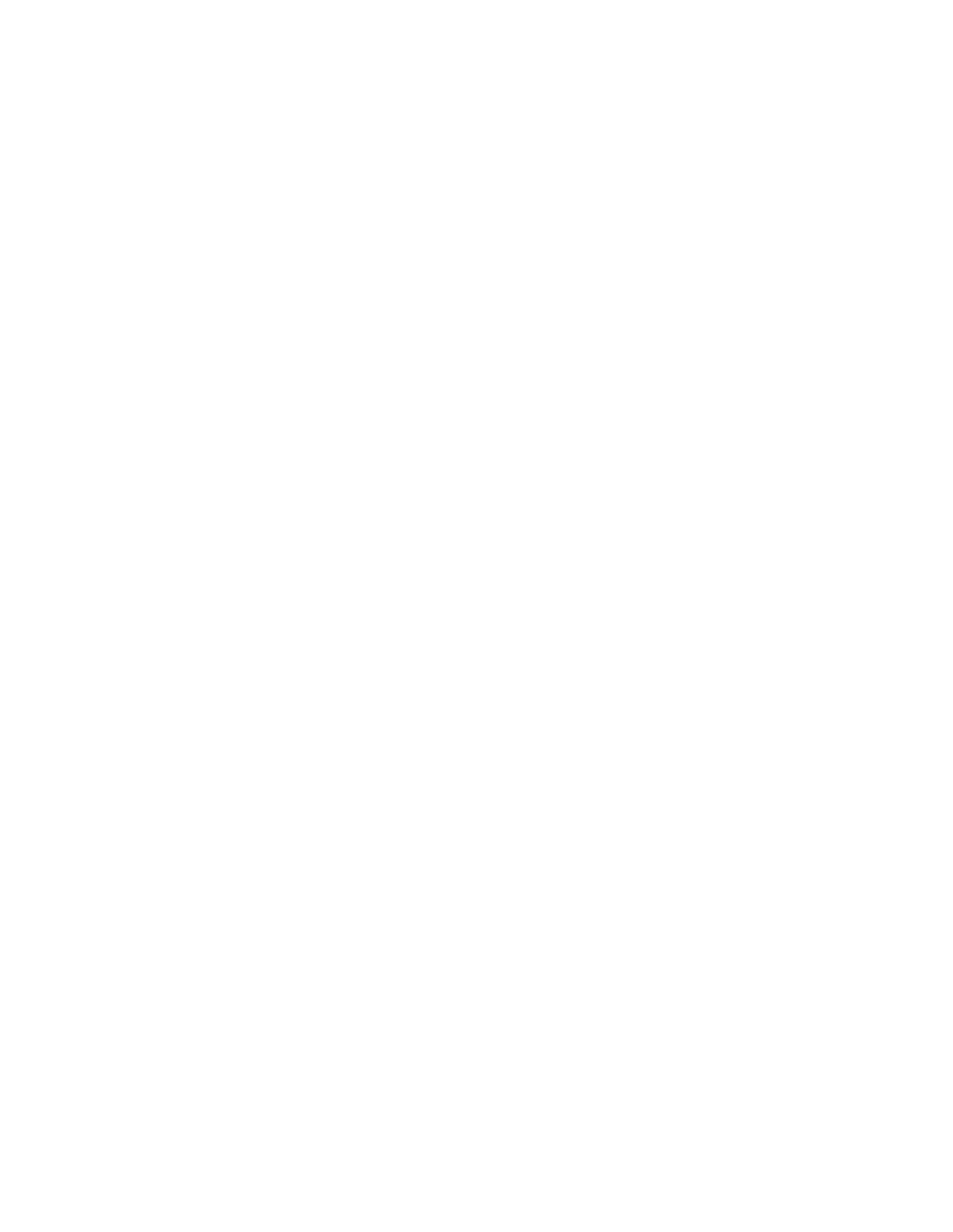

## Well Production Summary - OIL

**RELEASE DATE >> Feb 21, 2020**

| Municipality              |                                |      |                                                         |                  |
|---------------------------|--------------------------------|------|---------------------------------------------------------|------------------|
|                           |                                |      |                                                         |                  |
| Member of Parliament (MP) |                                |      |                                                         |                  |
|                           |                                |      |                                                         |                  |
| Year Range End :          |                                |      |                                                         |                  |
|                           |                                |      |                                                         |                  |
| <b>Product Type</b>       |                                |      | Oil                                                     |                  |
|                           |                                |      |                                                         |                  |
|                           |                                |      |                                                         |                  |
|                           |                                |      |                                                         |                  |
|                           | : Alberta<br><b>PRODUCTION</b> | 2019 | Member of the Legislative Assembly (MLA) : All<br>: All | : Lacombe County |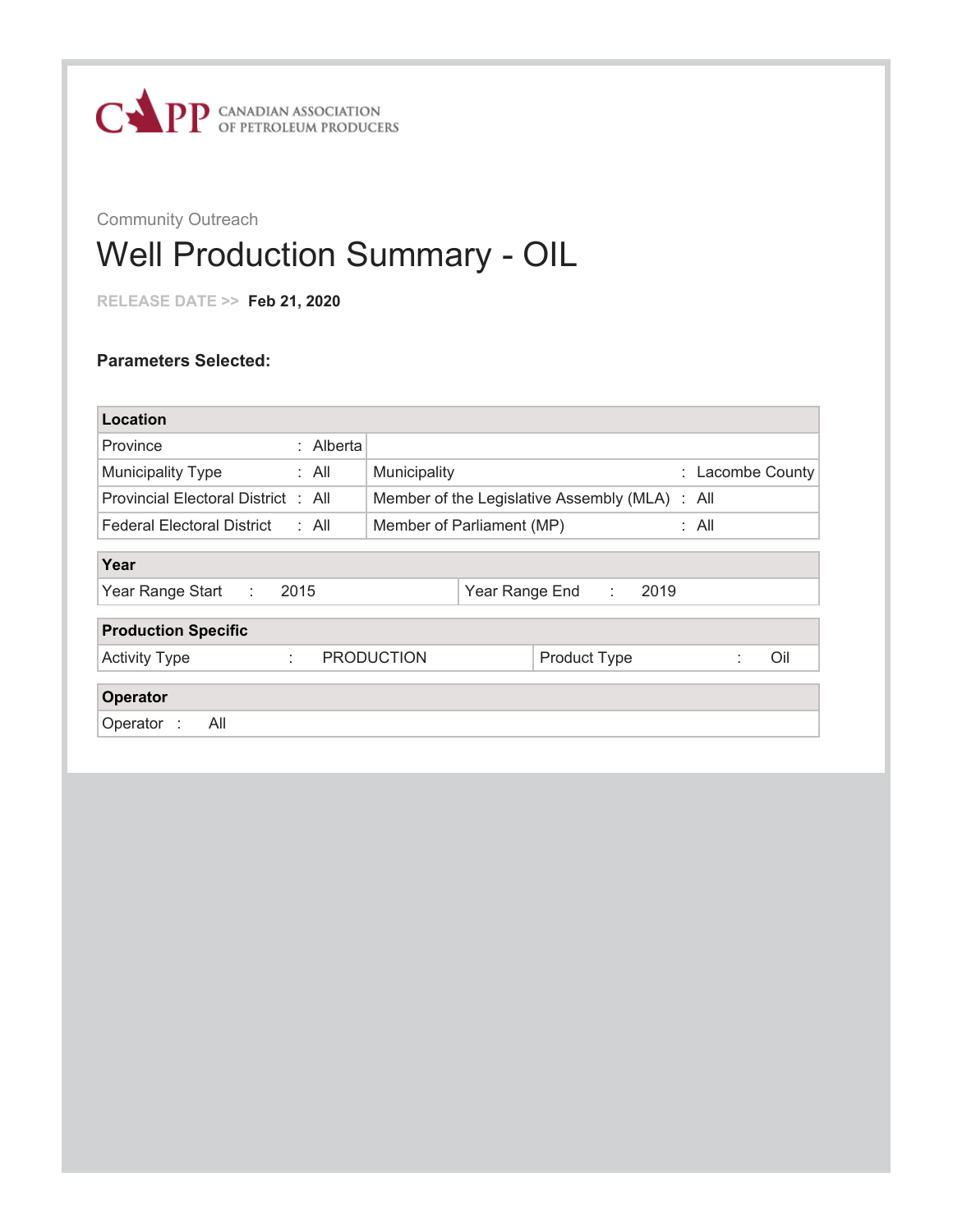$\overline{C}$ 

All data is sourced from the gDC (Geologic). Report does not consider production from Oil Sands mining. Unit of Measurement: m3

 $\mathbf{PP}$  canadian association<br>of petroleum producers

### **Production Summary**

|                     | <b>Provincial Distribution</b> |
|---------------------|--------------------------------|
| Province<br>Alberta | Volume (YTD)<br>1,876,306.2    |
|                     |                                |
|                     |                                |
|                     |                                |
|                     |                                |
|                     |                                |
|                     |                                |
|                     |                                |
|                     |                                |
|                     |                                |
|                     |                                |

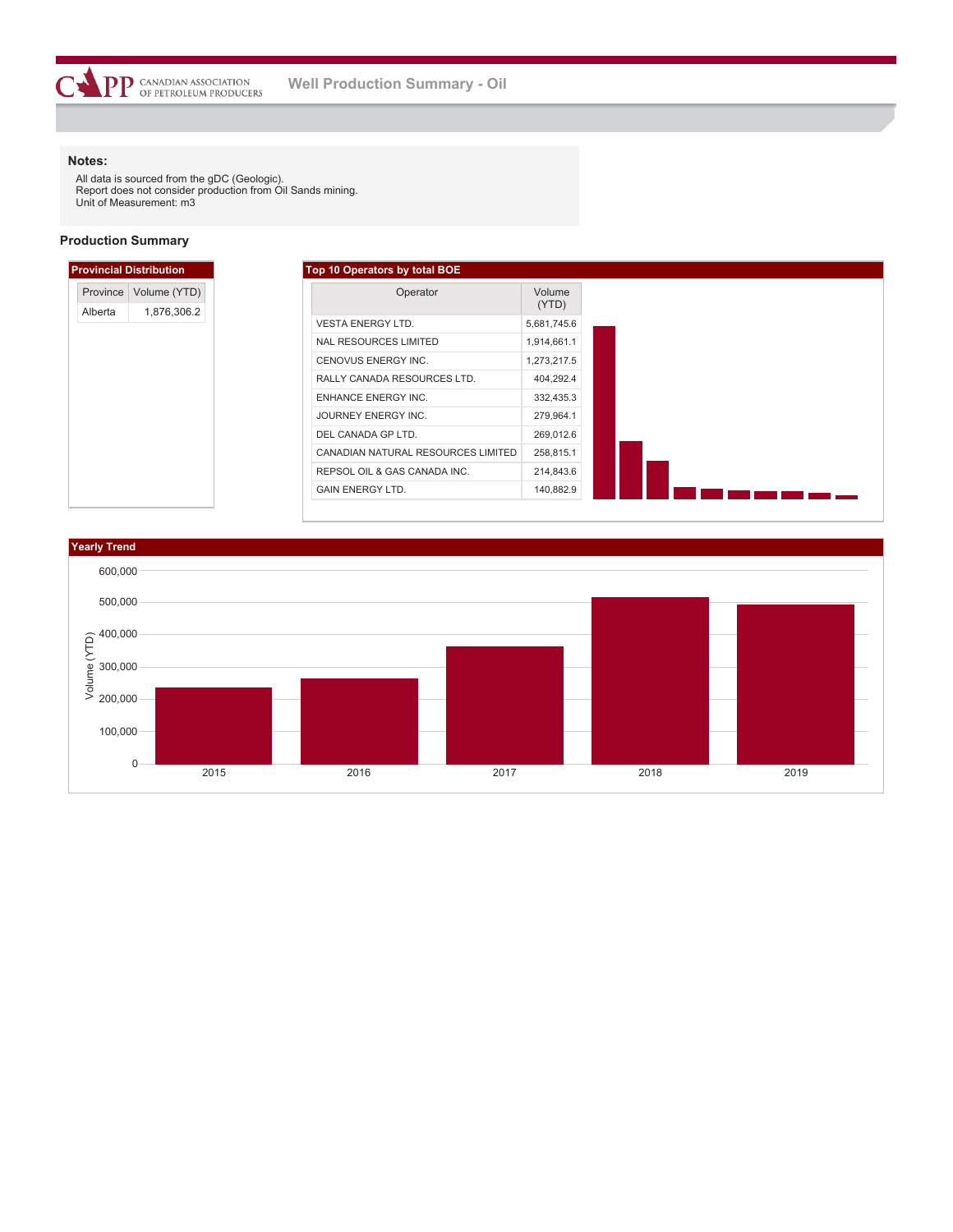

## Well Production Summary - GAS

**RELEASE DATE >> Feb 21, 2020**

| Location                                   |           |                           |                                          |                  |
|--------------------------------------------|-----------|---------------------------|------------------------------------------|------------------|
| Province                                   | : Alberta |                           |                                          |                  |
| <b>Municipality Type</b>                   | : All     | Municipality              |                                          | : Lacombe County |
| Provincial Electoral District : All        |           |                           | Member of the Legislative Assembly (MLA) | : All            |
| <b>Federal Electoral District</b><br>: All |           | Member of Parliament (MP) |                                          | : All            |
|                                            |           |                           |                                          |                  |
| Year                                       |           |                           |                                          |                  |
| 2015<br>Year Range Start<br>÷.             |           |                           | 2019<br>Year Range End<br>÷              |                  |
| <b>Production Specific</b>                 |           |                           |                                          |                  |
|                                            |           |                           |                                          |                  |
| <b>Activity Type</b><br>÷                  |           | <b>PRODUCTION</b>         | Product Type                             | Gas              |
|                                            |           |                           |                                          |                  |
| <b>Operator</b>                            |           |                           |                                          |                  |
| All<br>Operator :                          |           |                           |                                          |                  |
|                                            |           |                           |                                          |                  |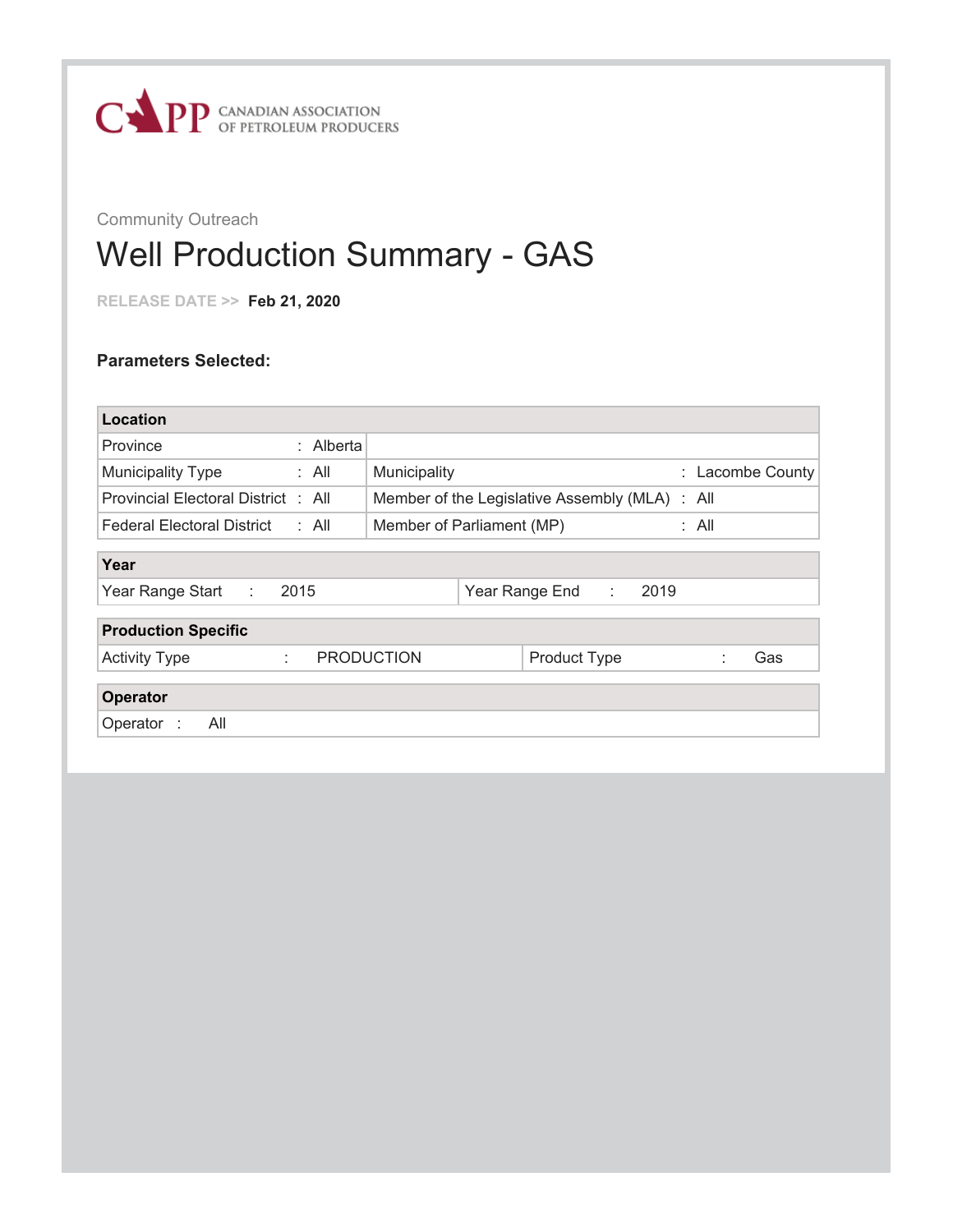All data is sourced from the gDC (Geologic). Report does not consider production from Oil Sands mining. Unit of Measurement: m3

### **Production Summary**

**COPP** CANADIAN ASSOCIATION

|                     | <b>Provincial Distribution</b> |
|---------------------|--------------------------------|
| Province<br>Alberta | Volume (YTD)<br>6,276,792.8    |
|                     |                                |
|                     |                                |
|                     |                                |
|                     |                                |
|                     |                                |
|                     |                                |
|                     |                                |
|                     |                                |
|                     |                                |
|                     |                                |

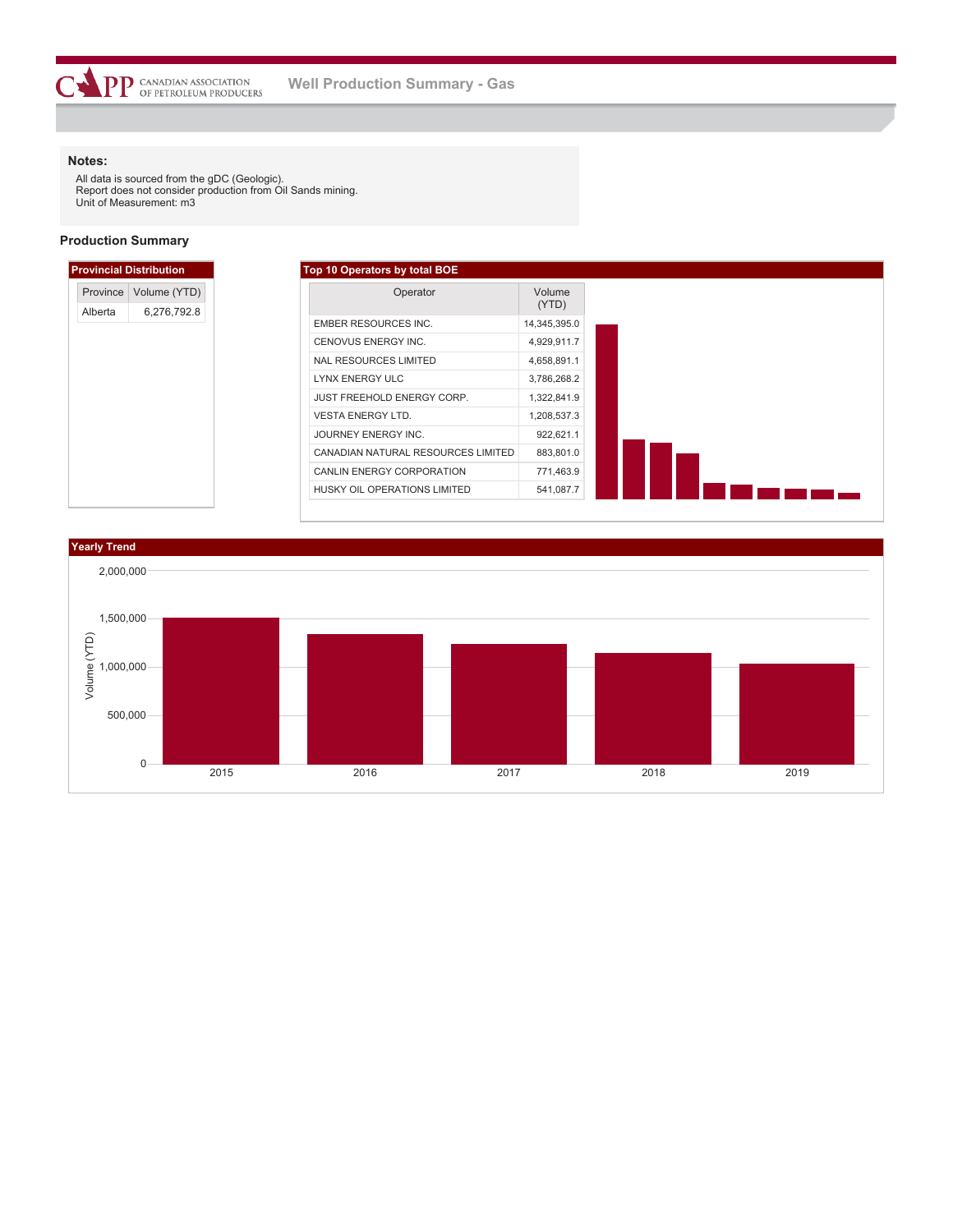

## Well Production Summary - CONDENSATE

**RELEASE DATE >> Feb 21, 2020**

| Location                                        |                                    |                                          |           |                  |  |  |  |
|-------------------------------------------------|------------------------------------|------------------------------------------|-----------|------------------|--|--|--|
| : Alberta<br>Province                           |                                    |                                          |           |                  |  |  |  |
| <b>Municipality Type</b><br>: All               | Municipality                       |                                          |           | : Lacombe County |  |  |  |
| Provincial Electoral District : All             |                                    | Member of the Legislative Assembly (MLA) |           | : All            |  |  |  |
| : All<br><b>Federal Electoral District</b>      | Member of Parliament (MP)<br>: All |                                          |           |                  |  |  |  |
| Year                                            |                                    |                                          |           |                  |  |  |  |
| Year Range Start<br>2015<br>tion.               |                                    | Year Range End                           | 2019<br>÷ |                  |  |  |  |
| <b>Production Specific</b>                      |                                    |                                          |           |                  |  |  |  |
| <b>PRODUCTION</b><br><b>Activity Type</b><br>÷. |                                    | Product Type                             | ÷         | Condensate       |  |  |  |
| Operator                                        |                                    |                                          |           |                  |  |  |  |
| All<br>Operator :                               |                                    |                                          |           |                  |  |  |  |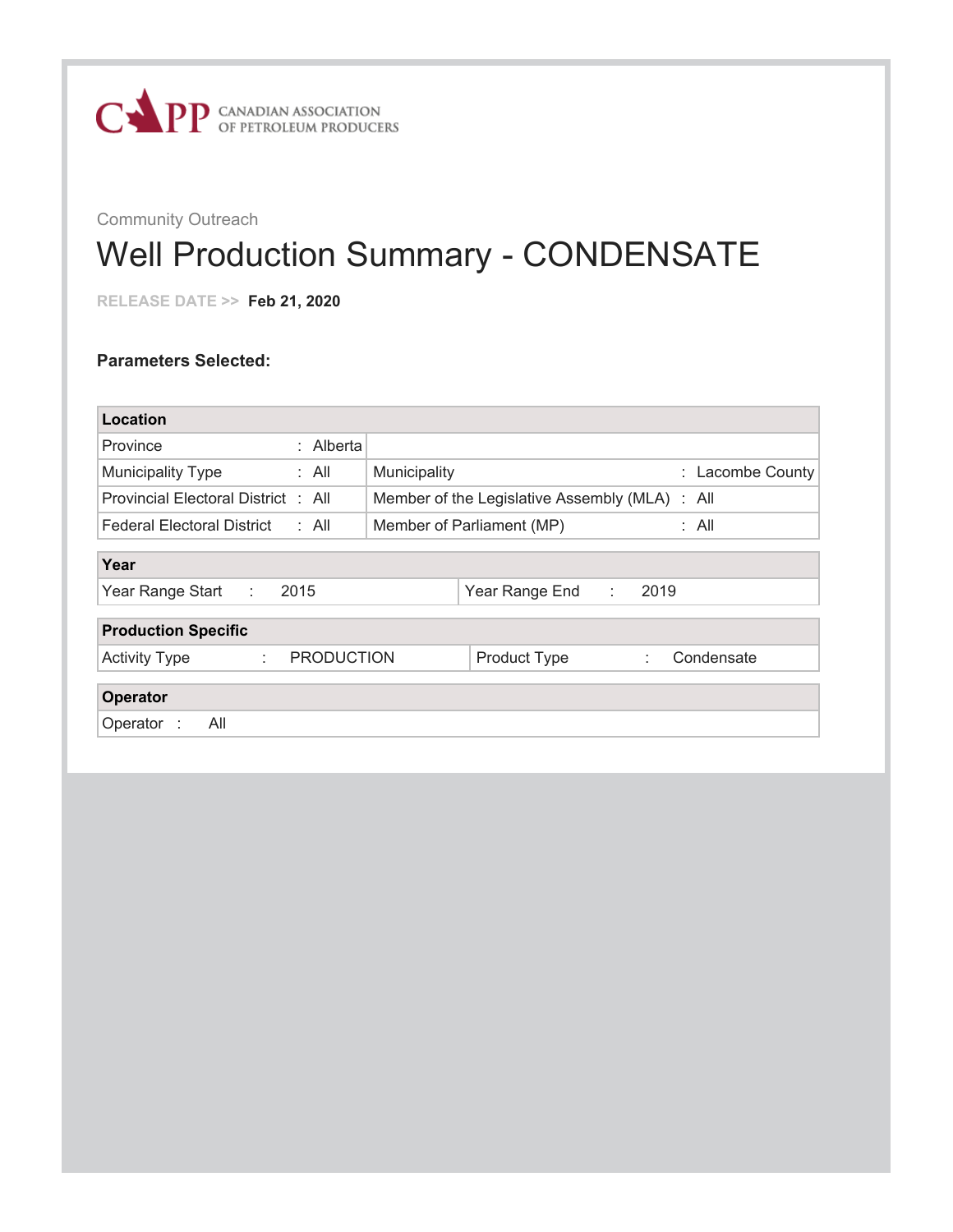All data is sourced from the gDC (Geologic). Report does not consider production from Oil Sands mining. Unit of Measurement: m3

### **Production Summary**



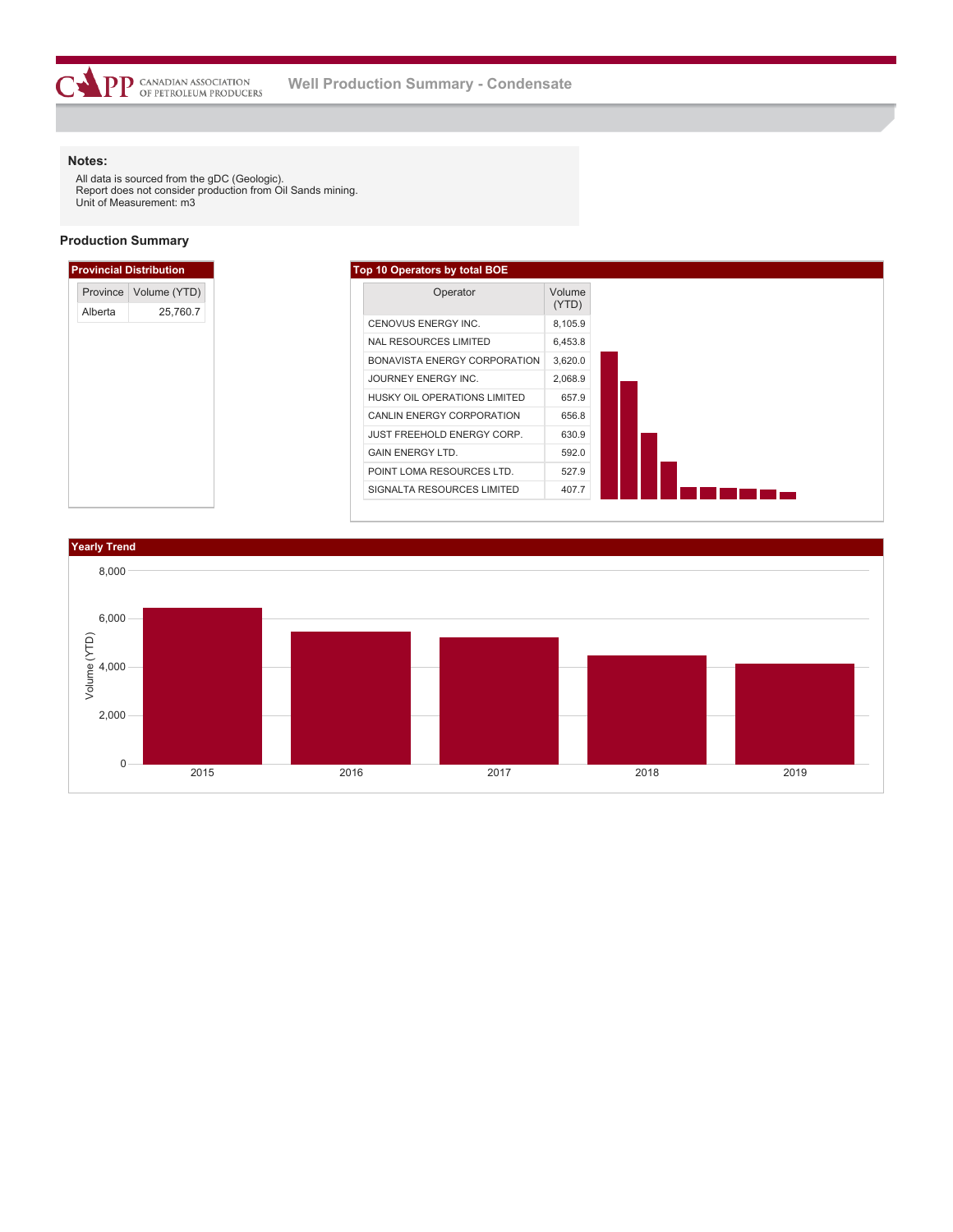

## Well Closure

**RELEASE DATE >> Feb 21, 2020**

| Location                            |               |                                                |                  |
|-------------------------------------|---------------|------------------------------------------------|------------------|
| Province                            | : Alberta UWI |                                                | : All            |
| Municipality Type                   | : All         | Municipality                                   | : Lacombe County |
| Provincial Electoral District : All |               | Member of the Legislative Assembly (MLA) : All |                  |
| <b>Federal Electoral District</b>   | : All         | Member of Parliament (MP)                      | : All            |
| Operator                            |               |                                                |                  |
| Operator:<br>All                    |               |                                                |                  |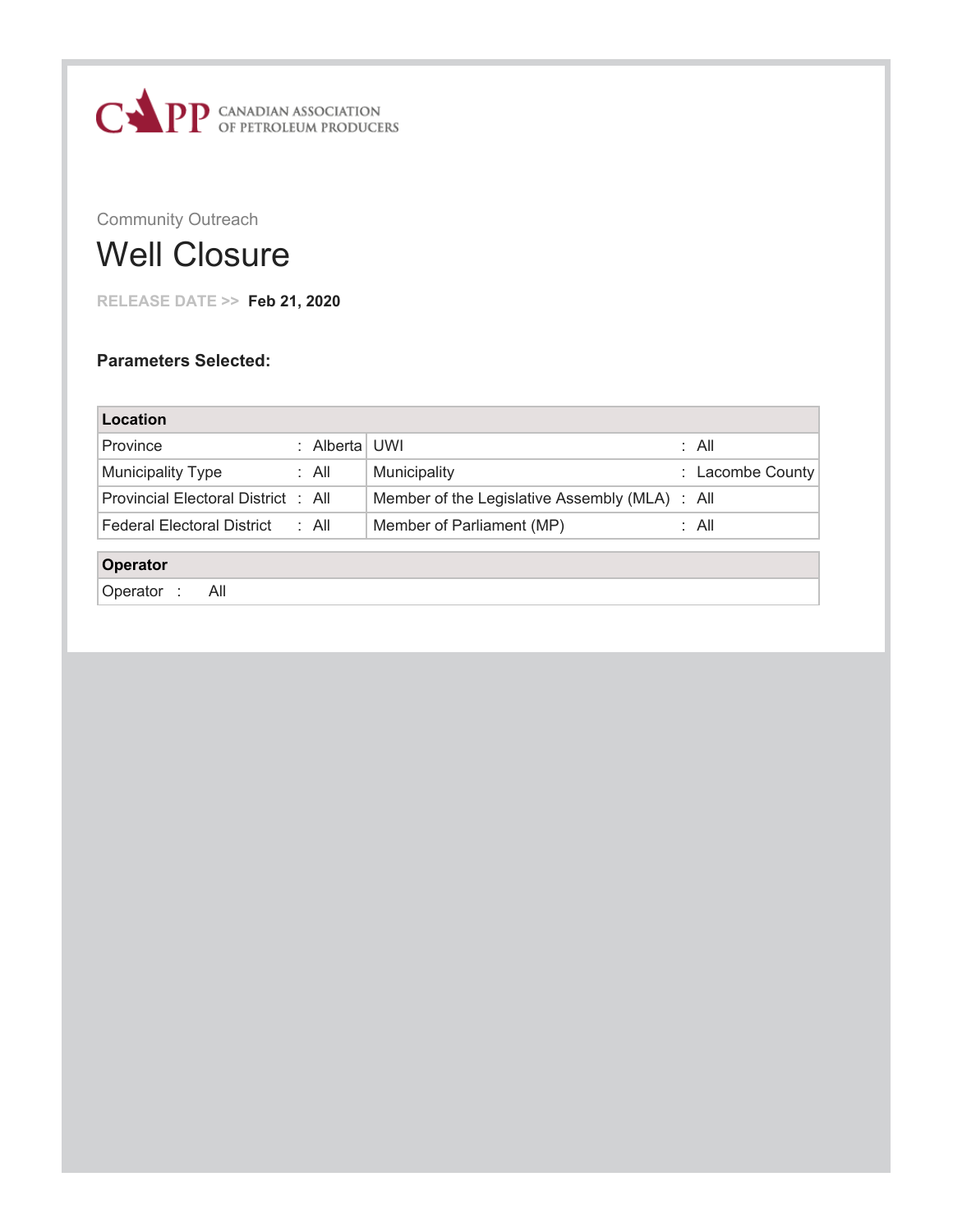Orphan Wells: source <http://www.orphanwell.ca/about/orphan-inventory/>

Geospatial processing of 100% of orphan wells is not possible given limitations in the information available. Orphan wells which cannot be geospatially processed are described in the Orphan wells without location category.

Well Licenses are described by status in the table below. This table includes the status types Reclamation certified and

Reclamation exempt which are excluded from consideration in the Well Summary section of the Industry Activity Summary report.

### **Well Closure**

### **Well License Distribution by Fluid Type (Source: Geologic)**

| <b>Well Status Fluid Description</b>   | Well Licenses            | Average Depth (m) |
|----------------------------------------|--------------------------|-------------------|
| <b>CARBON DIOXIDE</b>                  | 18                       | 1,505             |
| <b>CBM&amp;SHALE&amp;OTHER SOURCES</b> | $\overline{2}$           | 1,026             |
| COALBED METHANE-COALS ONLY             | 726                      | 779               |
| COALBED METHANE-COALS&OTH LITH         | 772                      | 814               |
| CRUDE OIL                              | 1,767                    | 2,095             |
| GAS                                    | 1,421                    | 1.440             |
| Not Applicable                         | 2,809                    | 1,330             |
| <b>SOLVENT</b>                         | $\overline{\mathcal{A}}$ | 1,507             |
| <b>WASTE</b>                           | 5                        | 2,056             |
| <b>WATER</b>                           | 271                      | 1,821             |
| <b>Overall - Total</b>                 | 6,318                    |                   |

| <b>Well License Status Breakdown (Source: Geologic)</b> |                      |                   |  |  |  |  |  |  |
|---------------------------------------------------------|----------------------|-------------------|--|--|--|--|--|--|
| License Status Category                                 | <b>Well Licenses</b> | Average Depth (m) |  |  |  |  |  |  |
| Active                                                  | 2,599                | 1,251             |  |  |  |  |  |  |
| Inactive                                                | 1,208                | 1,768             |  |  |  |  |  |  |
| Suspended                                               | 31                   | 1,376             |  |  |  |  |  |  |
| Abandoned                                               | 544                  | 1,782             |  |  |  |  |  |  |
| <b>Reclamation Certified &amp; Exempt</b>               | 1,933                | 1,438             |  |  |  |  |  |  |
| <unmapped></unmapped>                                   | 3                    | 4,389             |  |  |  |  |  |  |
| <b>Overall - Summary</b>                                | 6.318                |                   |  |  |  |  |  |  |

#### **Provincial % of Inactive Wells**

1.39%

| <b>Orphan Well Licenses</b>    |                            |          |
|--------------------------------|----------------------------|----------|
| Orphan Wells Category          | Well Licenses Provincial % |          |
| Orphan Wells to be Abandoned   | 19                         | 0.56%    |
| Orphan Sites Reclaimed         | 10                         | 123%     |
| Orphan Wells to be Suspended   | O                          | $0.00\%$ |
| Orphan Sites under Reclamation | 55                         | 2.10%    |
|                                | 84                         | $1.22\%$ |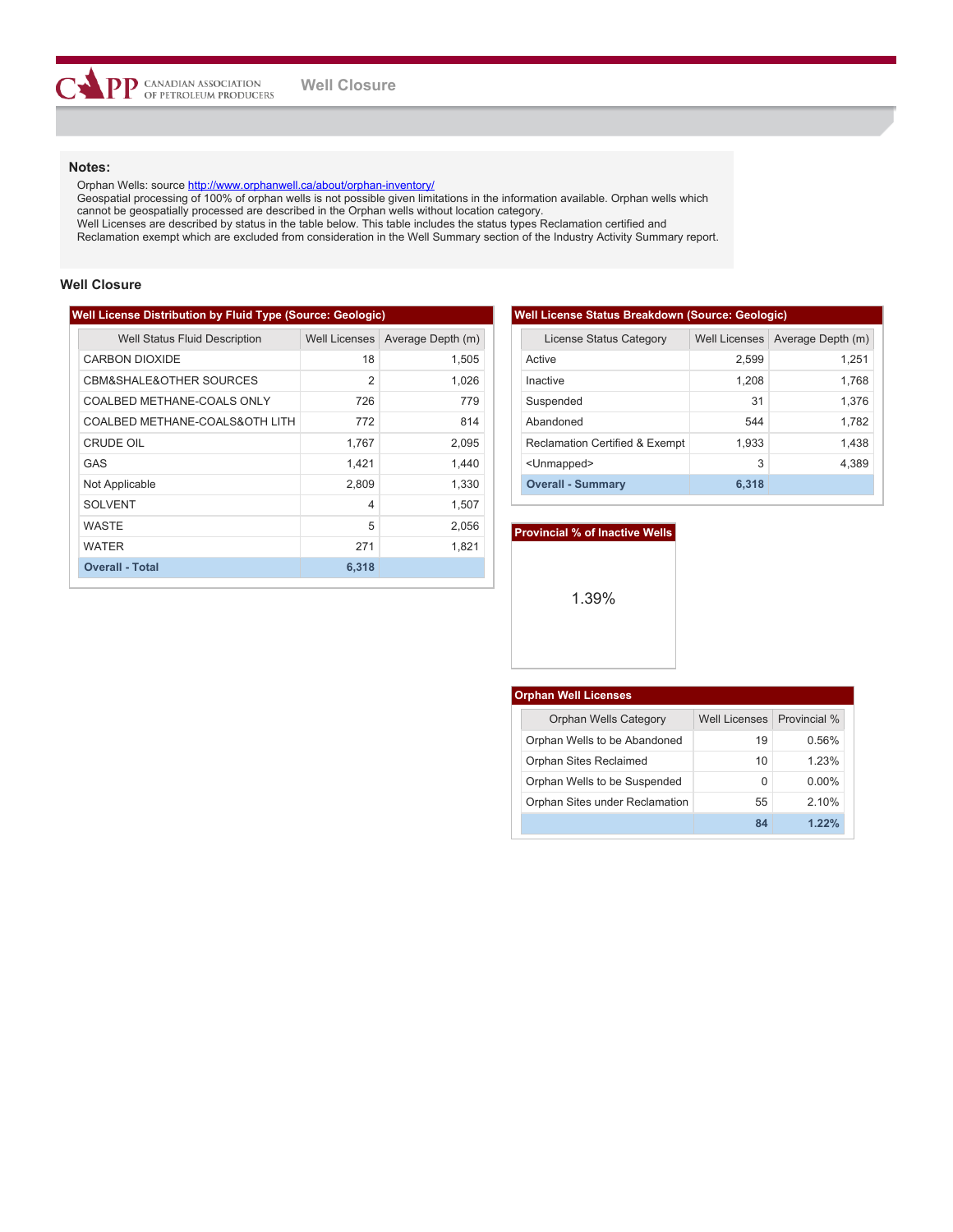

## Labour Force Characteristics by Economic Region

**RELEASE DATE >> Feb 21, 2020**

| Location                                   |                                                |  |  |  |  |  |  |
|--------------------------------------------|------------------------------------------------|--|--|--|--|--|--|
| : Alberta<br>Province                      |                                                |  |  |  |  |  |  |
| <b>Municipality Type</b><br>: All          | Municipality<br>: Lacombe County               |  |  |  |  |  |  |
| Provincial Electoral District : All        | Member of the Legislative Assembly (MLA) : All |  |  |  |  |  |  |
| : All<br><b>Federal Electoral District</b> | : All<br>Member of Parliament (MP)             |  |  |  |  |  |  |
| Year                                       |                                                |  |  |  |  |  |  |
| Year Range Start :<br>2015                 | 2019<br>Year Range End<br>÷.                   |  |  |  |  |  |  |
| Data is available from 2001 to 2018.       |                                                |  |  |  |  |  |  |
| <b>Economic Region</b>                     |                                                |  |  |  |  |  |  |
| Economic Regions :<br>All                  |                                                |  |  |  |  |  |  |
|                                            |                                                |  |  |  |  |  |  |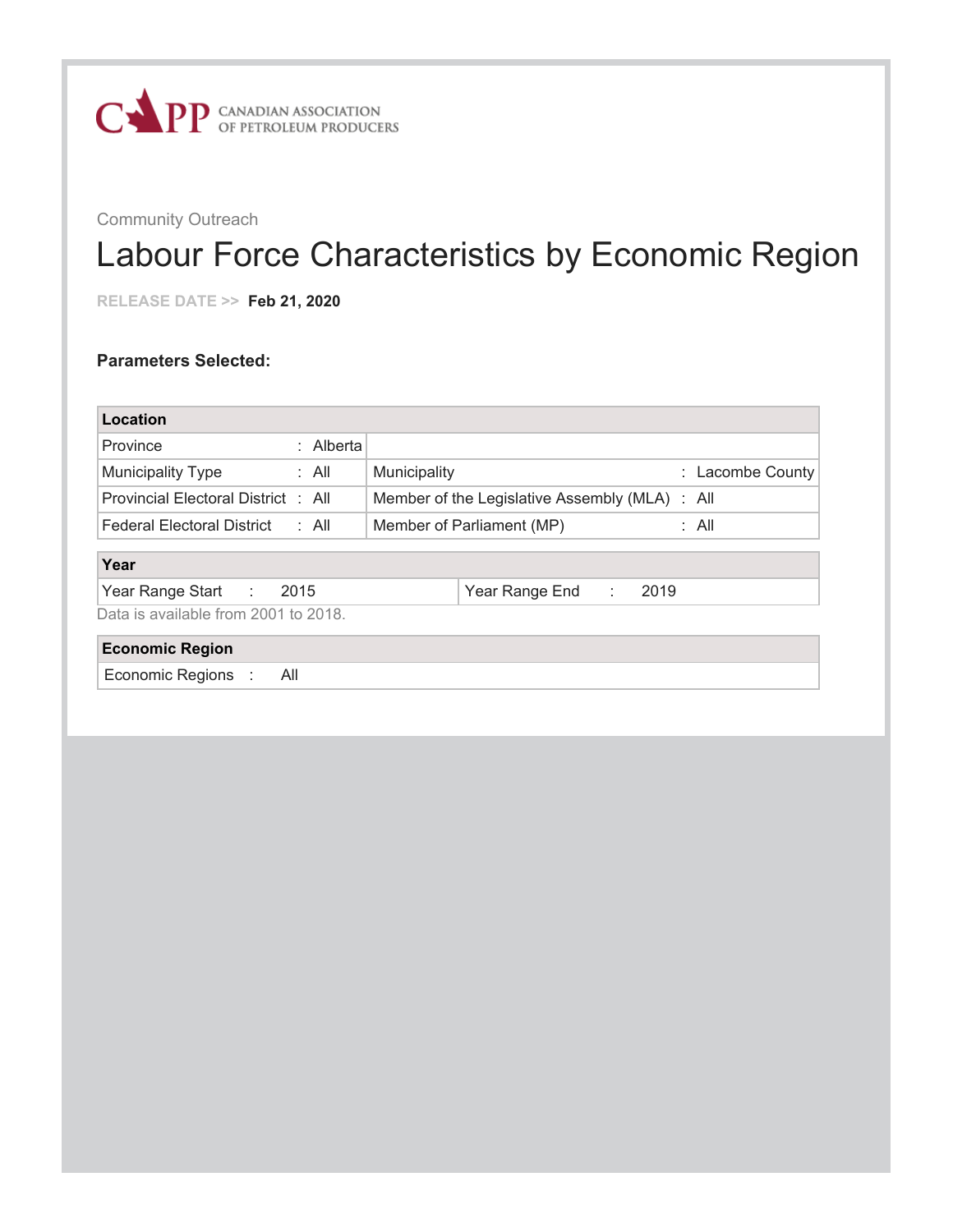Reported values are in 1,000 Persons. Data last updated: May 16, 2019 (StatCan data updated quarterly) Data Source:<https://www150.statcan.gc.ca/t1/tbl1/en/cv.action?pid=1410009001>

|  |  |  |  |  |  |  | Employment, Unemployment and Participation Rate by Economic Region(s) : Latest Year (2018) |  |
|--|--|--|--|--|--|--|--------------------------------------------------------------------------------------------|--|
|  |  |  |  |  |  |  |                                                                                            |  |

| Geography   |       |       | Employment Rate (%) Participation Rate (%) Dnemployment Rate (%) |  |  |
|-------------|-------|-------|------------------------------------------------------------------|--|--|
| Red Deer ER | 68.60 | 72.50 | 5.50                                                             |  |  |
| Alberta     | 67.20 | 71.90 | 6.60                                                             |  |  |

| Labour Force Characteristics (in Persons (000)) by Economic Region(s) : Latest Year (2018) |  |  |
|--------------------------------------------------------------------------------------------|--|--|
|                                                                                            |  |  |

| Geography                                                       | Labour<br>force | Employment   Full-time | employment | <b>Part-time</b><br>employment | Unemployment   Not in labour | force | <b>Population</b> |  |  |
|-----------------------------------------------------------------|-----------------|------------------------|------------|--------------------------------|------------------------------|-------|-------------------|--|--|
| <b>Red Deer</b><br>ER                                           | 126.3           | 119.5                  | 96         | 23.5                           | 6.9                          | 47.9  | 174.2             |  |  |
| Alberta                                                         | 2.494.8         | 2.330.7                | 1.916.3    | 414.4                          | 164.1                        | 975.6 | 3.470.4           |  |  |
| Note: Considers working age population (Greater than 15 years). |                 |                        |            |                                |                              |       |                   |  |  |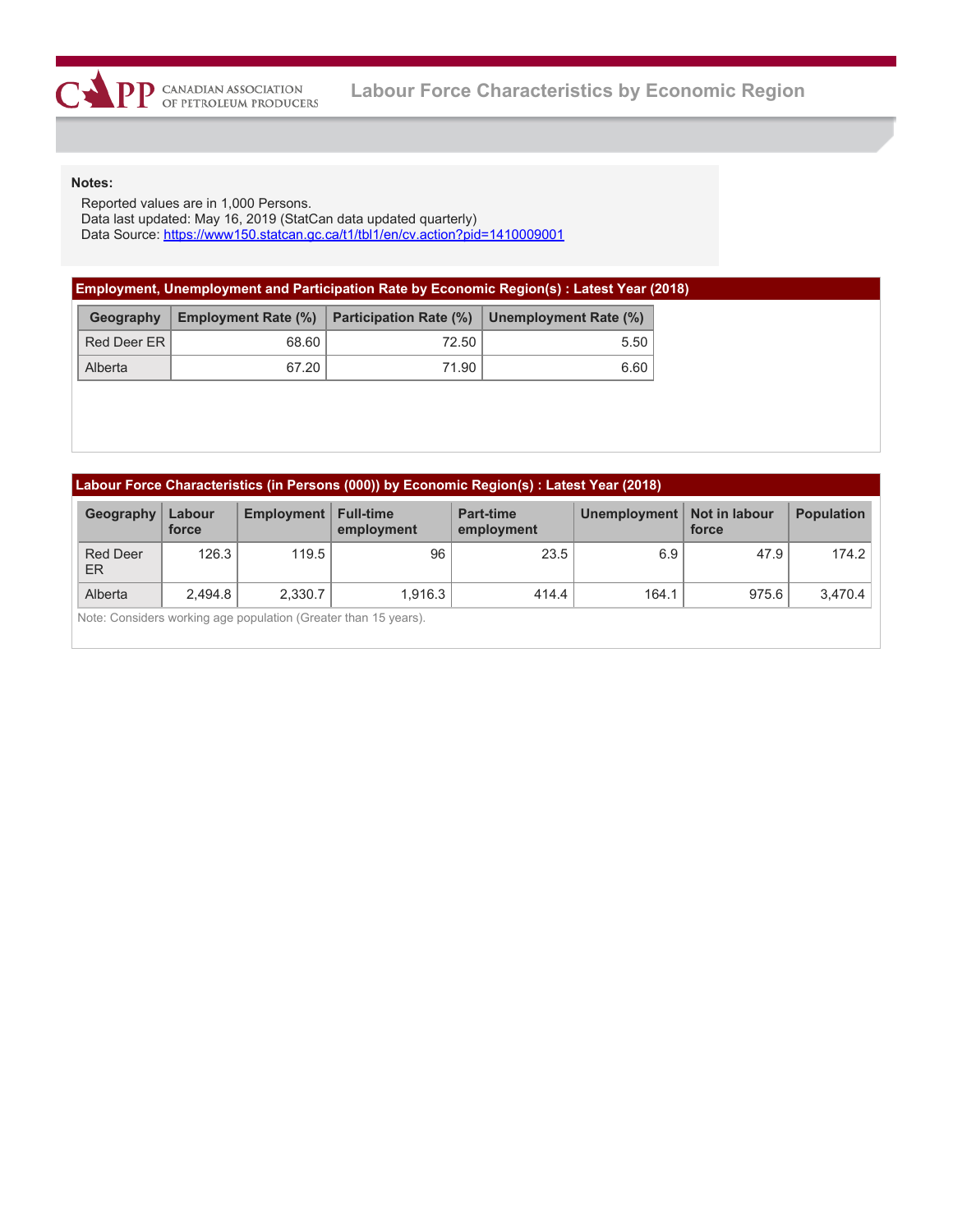





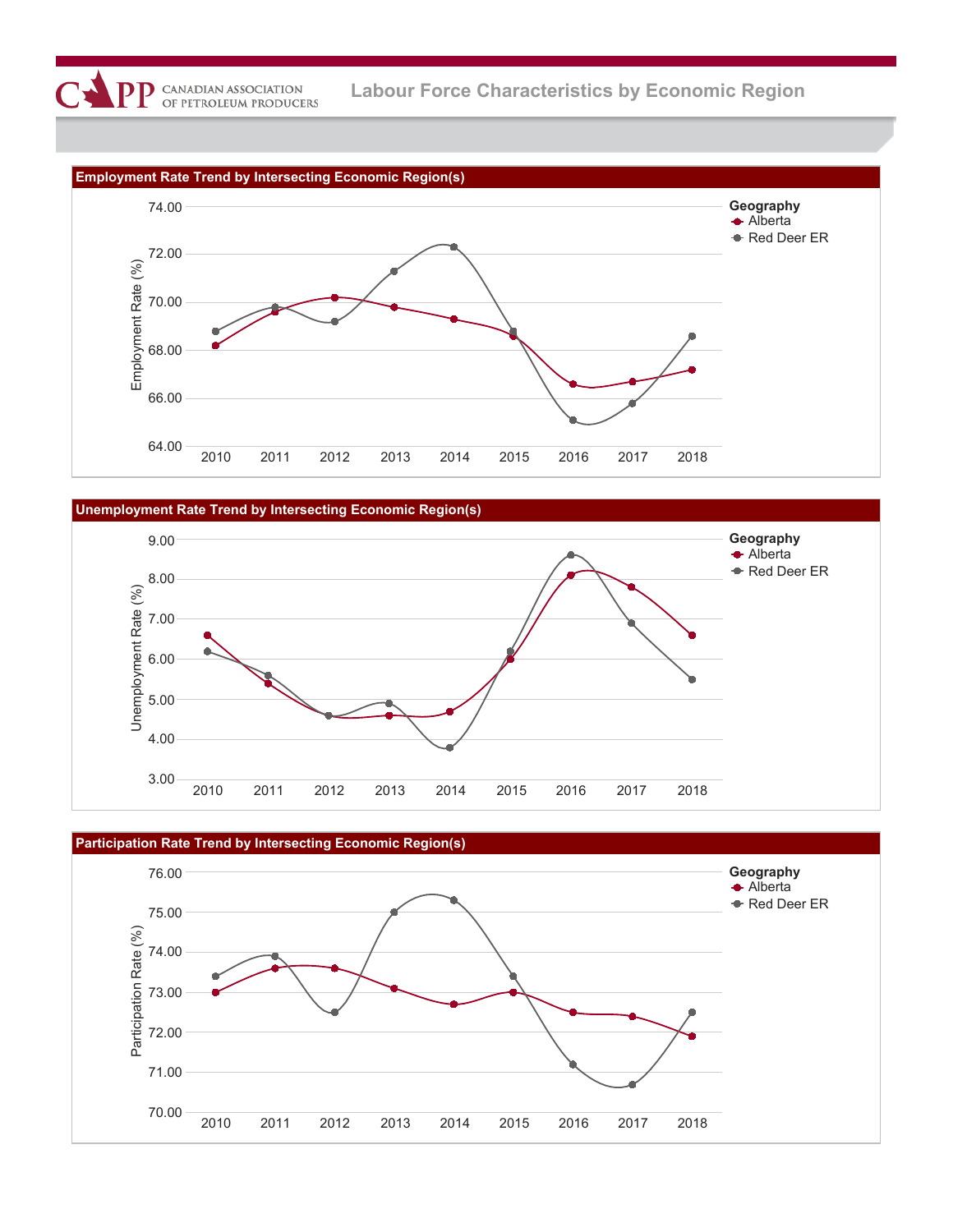

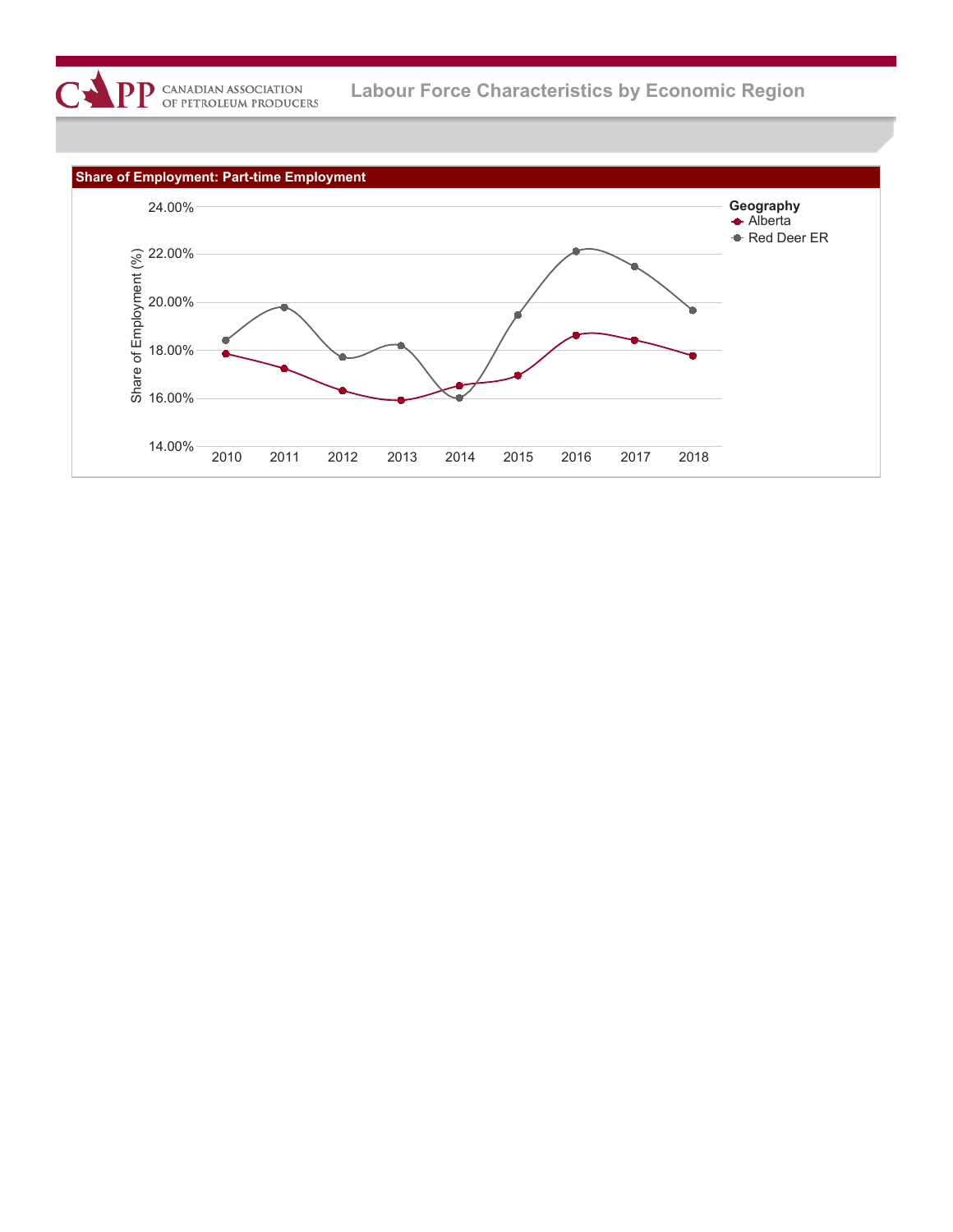

## Community Outreach Municipal Tax Report

**RELEASE DATE >> Feb 21, 2020**

## **Parameters Selected:**

| Location                                                |  |           |  |
|---------------------------------------------------------|--|-----------|--|
| <b>Province</b>                                         |  | : Alberta |  |
| Municipality Type : All   Municipality : Lacombe County |  |           |  |

Residential Municipal Taxes Non-Residential Municipal Taxes

Mill Rate Ratio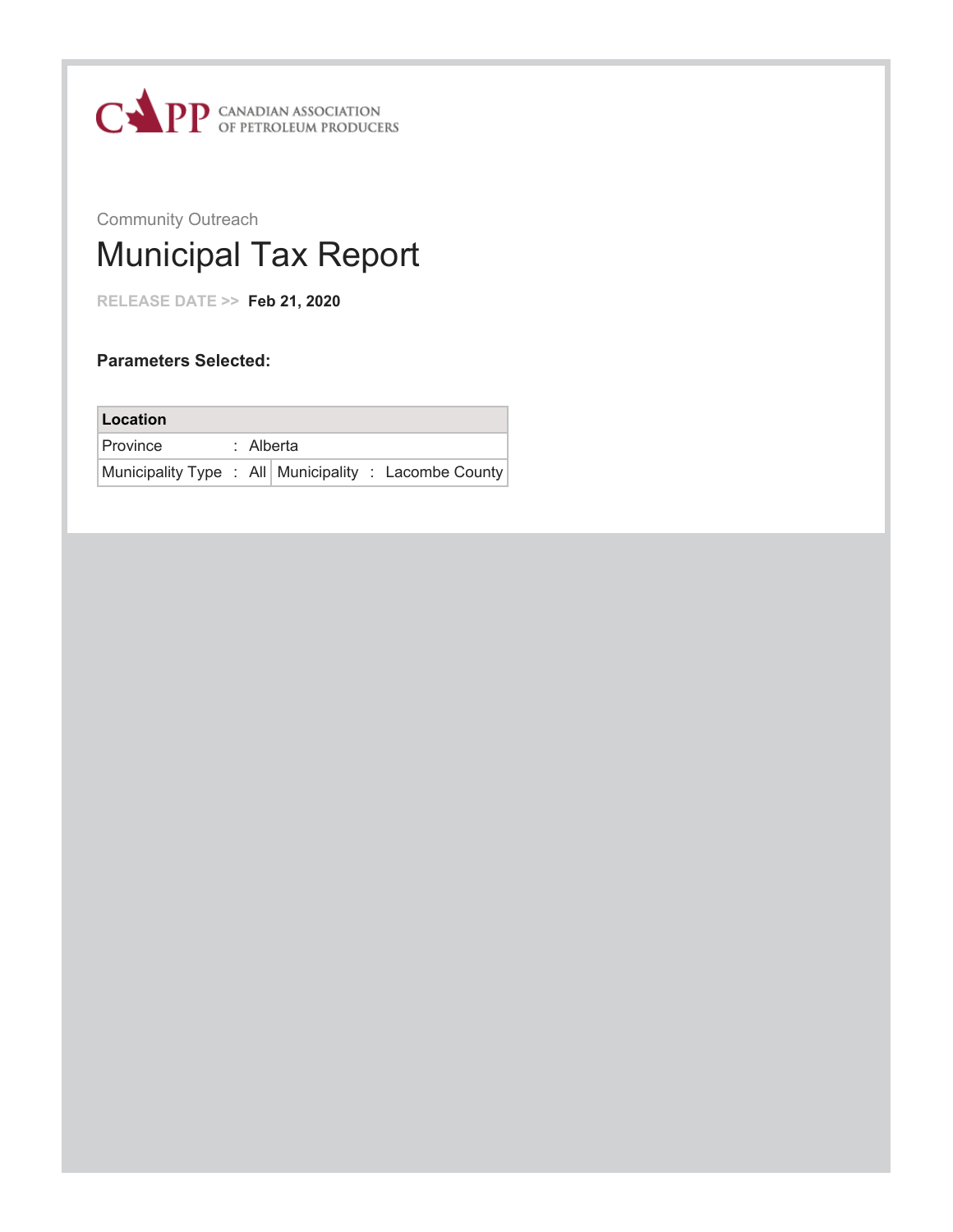

Total Revenue and Op. Expenses data is available from 2013 to 2017 only.

| Latest Year (2017) |  |
|--------------------|--|
|--------------------|--|

| <b>Well Drilling Equipment Tax (WDET)</b> | <b>Linear Property Tax (Wells)</b> | % Share of Property Tax        | <b>Total Revenue</b> | <b>Total Op. Expenses</b> |
|-------------------------------------------|------------------------------------|--------------------------------|----------------------|---------------------------|
| \$0K                                      | Available in Future<br>Release     | Available in Future<br>Release | \$43,332K            | \$47,455K                 |

### **Latest Year (2018)**

| Non-Residential Municipal Tax | <b>Residential Municipal Tax</b> | Mill Rate Ratio |
|-------------------------------|----------------------------------|-----------------|
| \$23,112K                     | \$4,564K                         | 2.09            |
|                               |                                  |                 |

### **Yearly Trends**